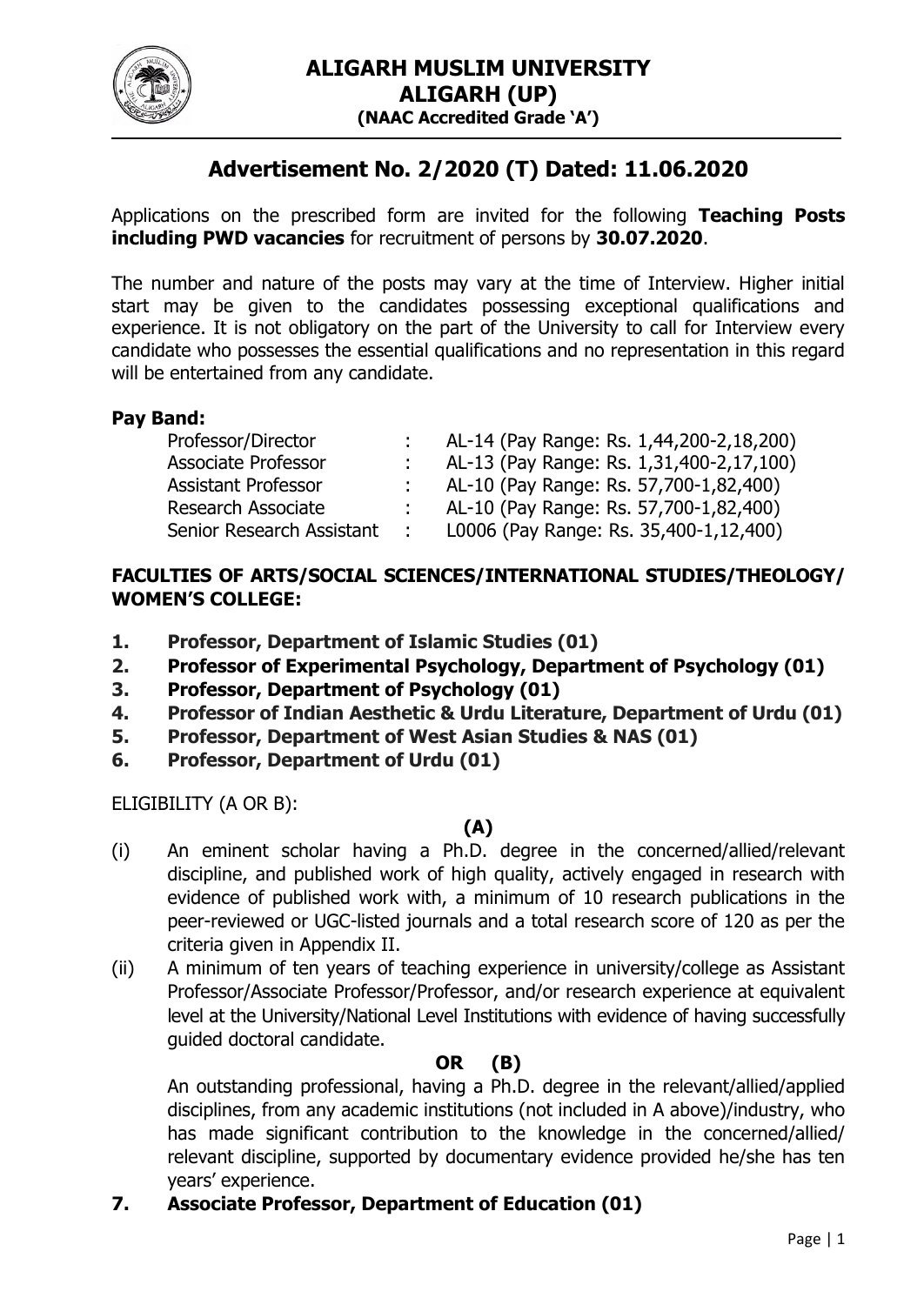

- **8. Associate Professors, Department of Economics (02)**
- **9. Associate Professor, Department of Library & Information Science (01)**
- **10. Associate Professor of Islamic Studies, Women's College (01)**
- **11. Associate Professors of Medieval Indian History, Department of History (03)**
- **12. Associate Professor of Modern Spoken Persian, Department of Persian (01)**
- **13. Associate Professor of Persian, Women's College (01)**
- **14. Associate Professor of Sociology, Women's College (01)**
- **15. Associate Professor of Sunni Theology, Women's College (01)**
- **16. Associate Professor of Turkish, Department of Islamic Studies (01)**
- **17. Associate Professor, Department of English (01)**
- **18. Associate Professor, Department of Islamic Studies (01)**
- **19. Associate Professor, Department of Linguistics (01)**
- **20. Associate Professor, Department of Physical Education (01)**
- **21. Associate Professor in Fundamental Psychology, Department of Psychology (01)**
- **22. Associate Professor, Department of Political Science (01)**
- **23. Associate Professor in History, Department of West Asian Studies & NAS (01)**
- **24. Associate Professorss, Women's Studies (02) (01-XII Plan)**

ELIGIBILITY:

- (i) A good academic record, with a Ph.D. Degree in the concerned/allied/relevant disciplines.
- (ii) A Master's Degree with at least 55% marks (or an equivalent grade in a pointscale, wherever the grading system is followed).
- (iii) A minimum of eight years of experience of teaching and/or research in an academic/research position equivalent to that of Assistant Professor in a University, College or Accredited Research Institution/industry with a minimum of seven publications in the peer-reviewed or UGC-listed journals and a total research score of Seventy five (75) as per the criteria given in Appendix II.
- NOTE Desirable for Post No. 19 (Associate Professor, Department of Islamic Studies): Knowledge of Arabic/Persian/Turkish.
- NOTE: A relaxation of 5% shall be allowed at the Bachelor's as well as at the Master's level for the candidates belonging to Scheduled Caste/Scheduled Tribe/Other Backward Class (Non-Creamy Layer)/Differently-Abled ((a) Blindness and low vision; (b) Deaf and Hard Hearing; (c) Locomotor disability including cerebral palsy, leprosy cured, dwarfism, acid attack victims and muscular dystrophy; (d) Autism, intellectual disability, specific learning disability and mental illness; (e) Multiple disabilities from amongst persons under (a) to (d) including deaf-blindness) for the purpose of eligibility and assessing Good Academic Record for direct recruitment. The eligibility marks of 55% marks (or an equivalent grade in a point scale wherever grading system is followed) and the relaxation of 5% to the categories mentioned above are permissible, based only on the qualifying marks without including any grace mark procedures.
- **25. Assistant Professor in Arabic, Department of West Asian Studies and North African Studies (01)**
- **26. Assistant Professor, Department of Library & Information Science (01)**
- **27. Assistant Professor of Medieval Indian History, Department of History (01)**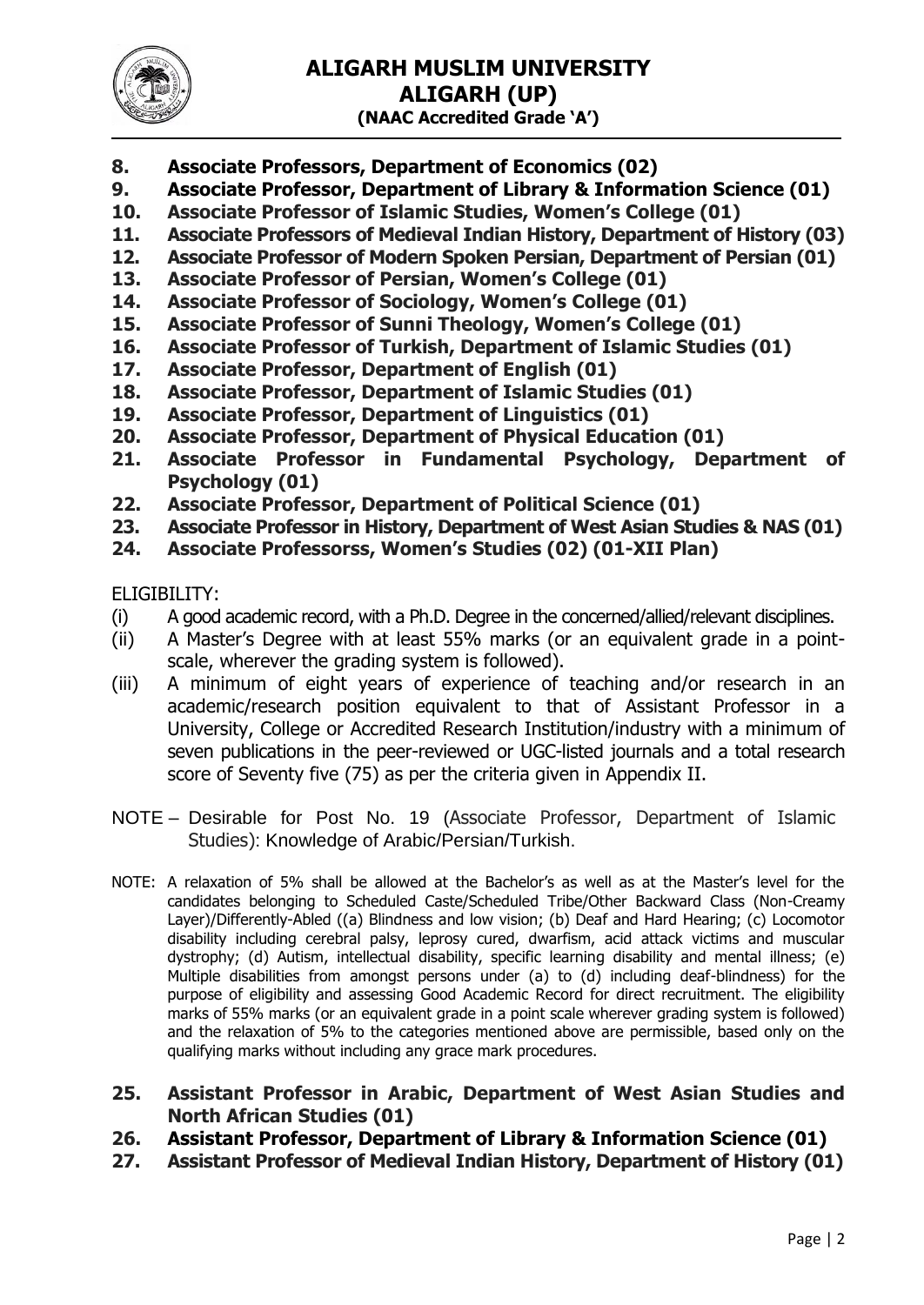

- **28. Assistant Professor of Public Administration, Department of Political Sciences (03) (XII Plan)**
- **29. Assistant Professors, Department of Economics (02)**
- **30. Assistant Professor of Environmental Economics, Department of Economics (01)**
- **31. Assistant Professor in Economics, Women's College (01)**
- **32. Assistant Professor, Department of Urdu (01)**
- **33. Assistant Professor in Hindi, Women's College (01)**
- **34. Assistant Professor in Philosophy, Women's College (01)**
- **35. Assistant Professors, Department of History (02)**
- **36. Assistant Professor in History, Women's College (01)**
- **37. Assistant Professor, Women's Studies (01)**

ELIGIBILITY A OR B:

#### **(A)**

- (i) A Master's degree with 55% marks (or an equivalent grade in a point-scale wherever the grading system is followed) in a concerned/relevant/allied subject from an Indian University, or an equivalent degree from an accredited foreign university.
- (ii) Besides fulfilling the above qualifications, the candidate must have cleared the National Eligibility Test (NET) conducted by the UGC or the CSIR, or a similar test accredited by the UGC, like SLET/SET or who are or have been awarded a Ph.D. Degree in accordance with the University Grants Commission (Minimum Standards and Procedure for Award of M.Phil./Ph.D. Degree) Regulations, 2009 or 2016 and their amendments from time to time as the case may be, are exempted from NET/SLET/SET:

Provided, the candidates registered for the Ph.D. programme prior to July 11, 2009, shall be governed by the provisions of the then existing Ordinances/Bye-laws/Regulations of the Institution awarding the degree and such Ph.D. candidates shall be exempted from the requirement of NET/SLET/SET for recruitment and appointment of Assistant Professor or equivalent positions in the University subject to the fulfillment of the following conditions:

- (a) The Ph.D. degree of the candidate has been awarded in a regular mode;
- (b) The Ph.D. thesis has been evaluated by at least two external examiners;
- (c) An open Ph.D. viva voce of the candidate has been conducted;
- (d) The Candidate has published two research papers from his/her Ph.D. work, out of which at least one is in a refereed journal;
- (e) The candidate has presented at least two papers based on his/her Ph.D. work in conferences/seminars sponsored/funded/supported by the UGC/ICSSR/CSIR or any similar agency.

The fulfillment of above conditions is to be certified by the Registrar/Controller of Examinations of the University.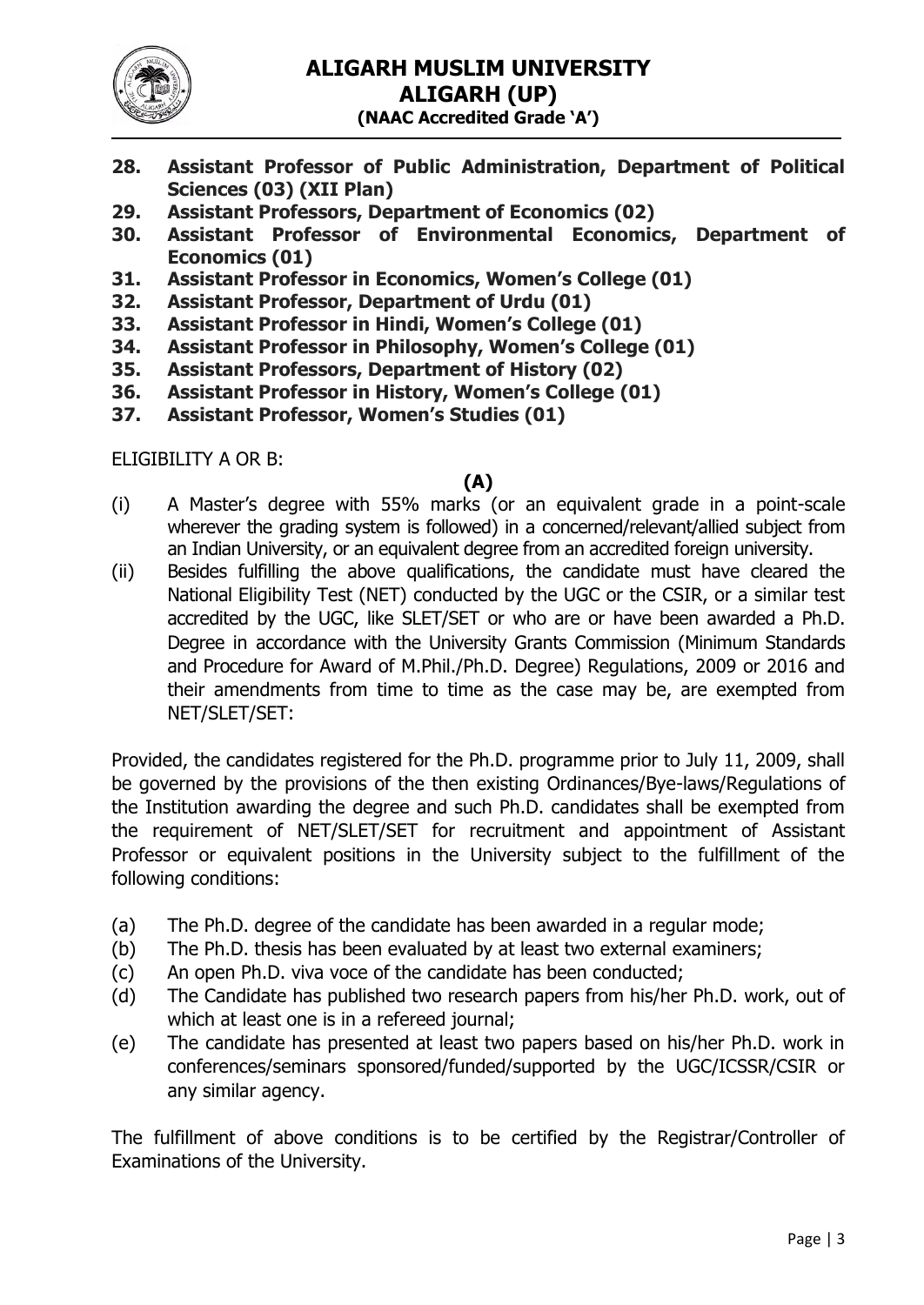

NOTE:NET/SLET/SET shall also not be a requirement for such Masters Programmes in disciplines for which NET/SLET/SET is not conducted by the UGC, CSIR or similar test accredited by the UGC, like SLET/SET.

# **OR (B)**

The Ph.D. degree has been obtained from a foreign university/institution with a ranking among top 500 in the World University Ranking (at any time) by any one of the following: (i) Quacquarelli Symonds (QS) (ii) the Times Higher Education (THE) or (iii) the Academic Ranking of World Universities (ARWU) of the Shanghai Jiao Tong University (Shanghai).

- NOTE: A relaxation of 5% shall be allowed at the Bachelor's as well as at the Master's level for the candidates belonging to Scheduled Caste/Scheduled Tribe/Other Backward Class (Non-Creamy Layer)/Differently-Abled ((a) Blindness and low vision; (b) Deaf and Hard Hearing; (c) Locomotor disability including cerebral palsy, leprosy cured, dwarfism, acid attack victims and muscular dystrophy; (d) Autism, intellectual disability, specific learning disability and mental illness; (e) Multiple disabilities from amongst persons under (a) to (d) including deaf-blindness) for the purpose of eligibility and assessing Good Academic Record for direct recruitment. The eligibility marks of 55% marks (or an equivalent grade in a point scale wherever grading system is followed) and the relaxation of 5% to the categories mentioned above are permissible, based only on the qualifying marks without including any grace mark procedures.
- **NOTE: At present, University is inviting all eligible candidates for interview for the post of Assistant Professor vide OM D.No. 1093/SC (T) dated 08.09.2018. If the number of candidates for any vacancy become unmanageable in the opinion of the Vice Chancellor, then the University may use shortlisting criteria as prescribed in the Ordinances. For this purpose, if required, there will be a Committee of Dean, Chairperson of the concerned Department and one Nominee of the Vice Chancellor.** (The Academic score as specified in **Appendix I** shall be considered for short-listing of the candidates for interview only, and the selections shall be based only on the performance in the interview).

## **38. Assistant Professor, Department of Fine Arts (01)**

ELIGIBILITY A OR B:

## **(A)**

- (i) A Master's degree with 55% marks (or an equivalent grade in a point-scale wherever the grading system is followed) in a concerned/relevant/allied subject from an Indian University, or an equivalent degree from an accredited foreign university.
- (ii) Besides fulfilling the above qualifications, the candidate must have cleared the National Eligibility Test (NET) conducted by the UGC or the CSIR, or a similar test accredited by the UGC, like SLET/SET or who are or have been awarded a Ph.D. Degree in accordance with the University Grants Commission (Minimum Standards and Procedure for Award of M.Phil./Ph.D. Degree) Regulations, 2009 or 2016 and their amendments from time to time as the case may be, are exempted from NET/SLET/SET:

Provided, the candidates registered for the Ph.D. programme prior to July 11, 2009, shall be governed by the provisions of the then existing Ordinances/Bye-laws/Regulations of the Institution awarding the degree and such Ph.D. candidates shall be exempted from the requirement of NET/SLET/SET for recruitment and appointment of Assistant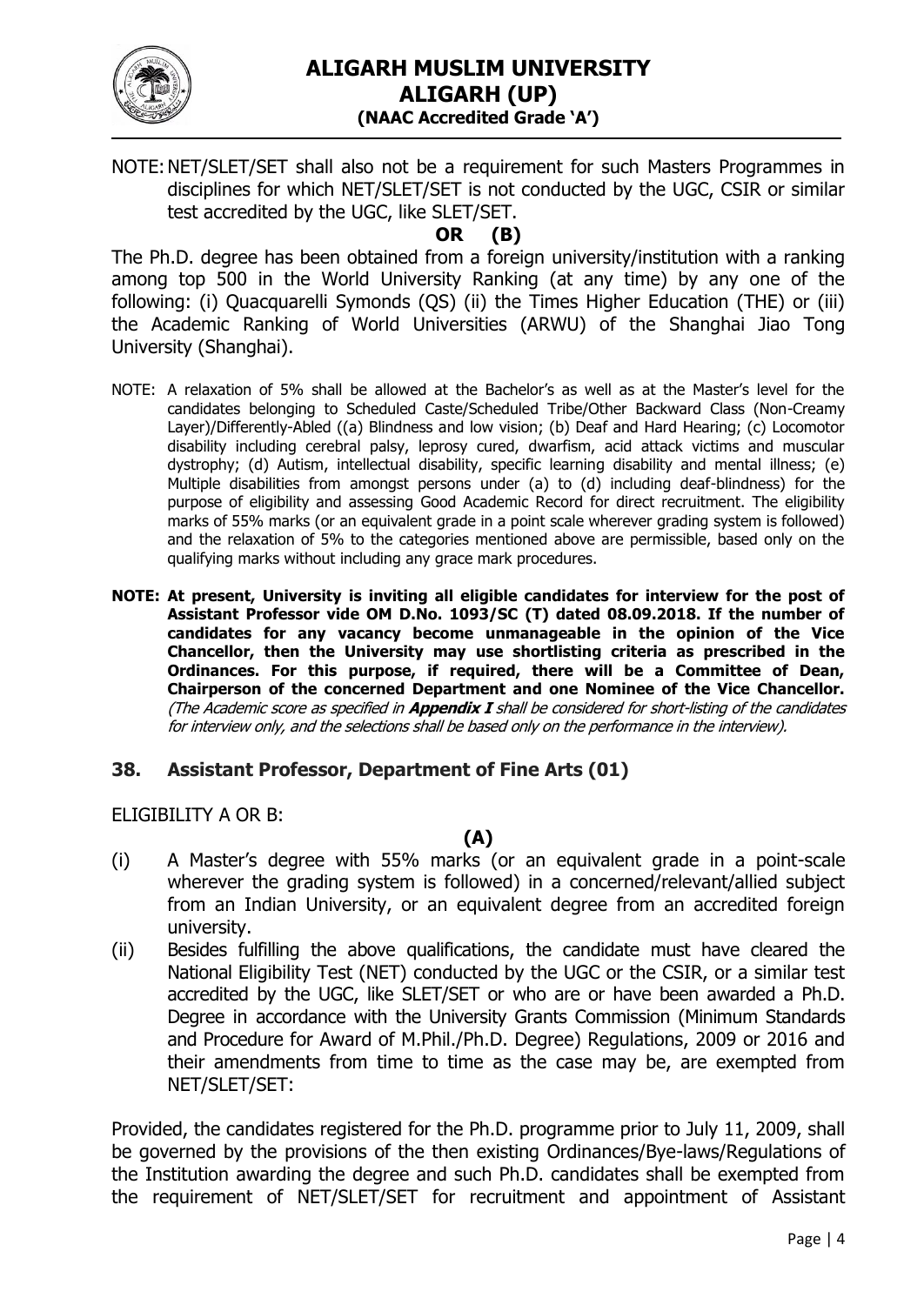

Professor or equivalent positions in the University subject to the fulfillment of the following conditions:

- (a) The Ph.D. degree of the candidate has been awarded in a regular mode;
- (b) The Ph.D. thesis has been evaluated by at least two external examiners;
- (c) An open Ph.D. viva voce of the candidate has been conducted;
- (d) The Candidate has published two research papers from his/her Ph.D. work, out of which at least one is in a refereed journal;
- (e) The candidate has presented at least two papers based on his/her Ph.D. work in conferences/seminars sponsored/funded/supported by the UGC/ICSSR/CSIR or any similar agency.

The fulfillment of above conditions is to be certified by the Registrar/Controller of Examinations of the University.

NOTE:NET/SLET/SET shall also not be a requirement for such Masters Programmes in disciplines for which NET/SLET/SET is not conducted by the UGC, CSIR or similar test accredited by the UGC, like SLET/SET.

# **OR (B)**

The Ph.D. degree has been obtained from a foreign university/institution with a ranking among top 500 in the World University Ranking (at any time) by any one of the following: (i) Quacquarelli Symonds (QS) (ii) the Times Higher Education (THE) or (iii) the Academic Ranking of World Universities (ARWU) of the Shanghai Jiao Tong University (Shanghai).

OR

- (i) A Professional artist with highly commendable professional achievement in the concerned subject, who should have:
	- (i) First class Diploma in Visual (Fine) arts discipline from the recognized Institution of India/Abroad;
	- (ii) Five years of experience of holding regular regional/National exhibitions/ Workshops with evidence; and
	- (iii) Ability to explain the logical reasoning of the subject concerned and adequate knowledge to teach theory with illustrations in that discipline.

DESIRABLE: History and Aesthetics of Indian Arts and Painting Practices.

- NOTE: A relaxation of 5% shall be allowed at the Bachelor's as well as at the Master's level for the candidates belonging to Scheduled Caste/Scheduled Tribe/Other Backward Class (Non-Creamy Layer)/Differently-Abled ((a) Blindness and low vision; (b) Deaf and Hard Hearing; (c) Locomotor disability including cerebral palsy, leprosy cured, dwarfism, acid attack victims and muscular dystrophy; (d) Autism, intellectual disability, specific learning disability and mental illness; (e) Multiple disabilities from amongst persons under (a) to (d) including deaf-blindness) for the purpose of eligibility and assessing Good Academic Record for direct recruitment. The eligibility marks of 55% marks (or an equivalent grade in a point scale wherever grading system is followed) and the relaxation of 5% to the categories mentioned above are permissible, based only on the qualifying marks without including any grace mark procedures.
- **NOTE: At present, University is inviting all eligible candidates for interview for the post of Assistant Professor vide OM D.No. 1093/SC (T) dated 08.09.2018. If the number of candidates for any vacancy become unmanageable in the opinion of the Vice**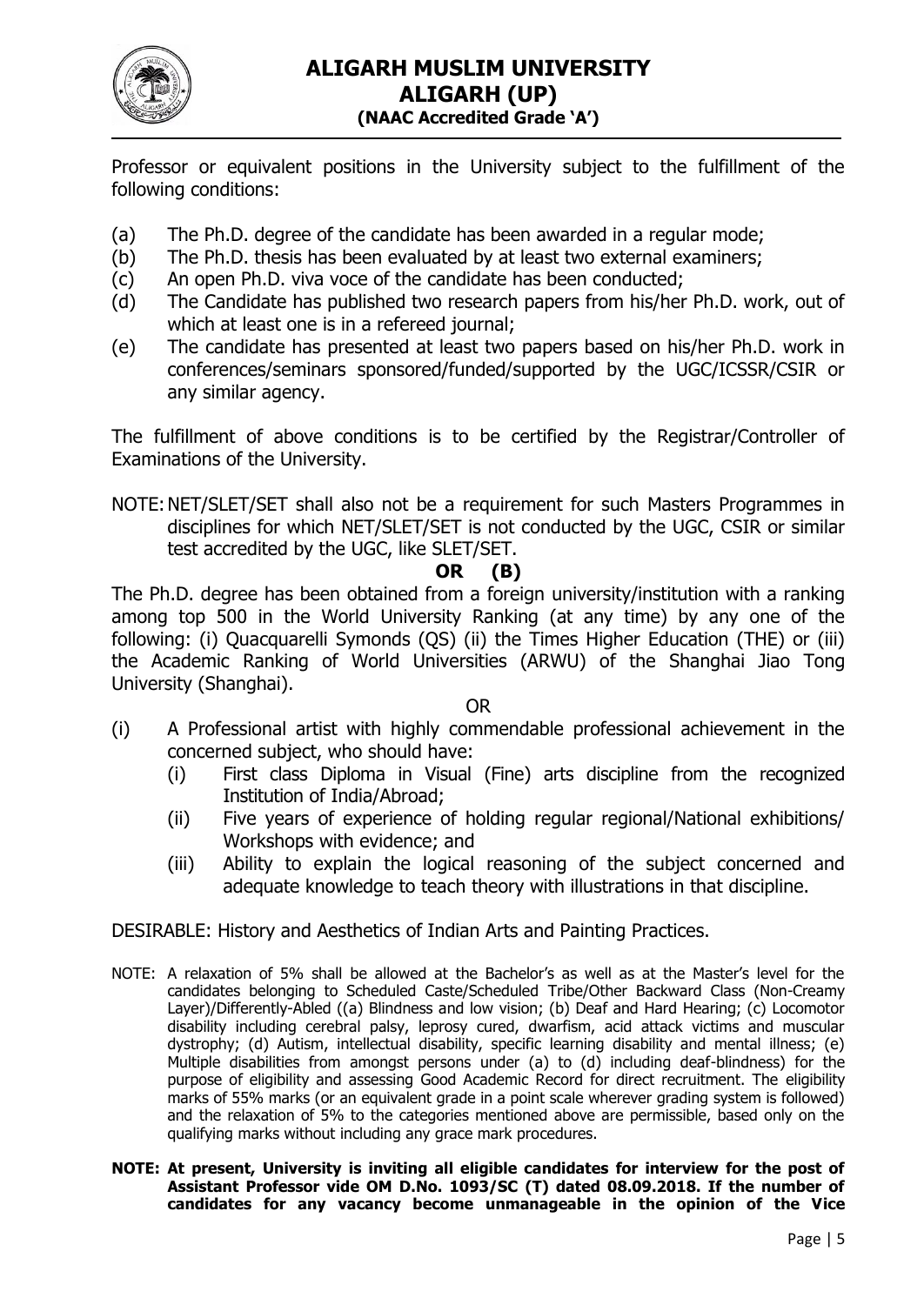

**Chancellor, then the University may use shortlisting criteria as prescribed in the Ordinances. For this purpose, if required, there will be a Committee of Dean, Chairperson of the concerned Department and one Nominee of the Vice Chancellor.** (The Academic score as specified in **Appendix I** shall be considered for short-listing of the candidates for interview only, and the selections shall be based only on the performance in the interview).

# **39. Assistant Professor in Qirat, Department of Sunni Theology (01)**

ELIGIBILITY A OR B:

#### **(A)**

- (i) A Master's degree with 55% marks (or an equivalent grade in a point-scale wherever the grading system is followed) in a concerned/relevant/allied subject from an Indian University, or an equivalent degree from an accredited foreign university.
- (ii) Diploma in Qirat.
- (iii) Besides fulfilling the above qualifications, the candidate must have cleared the National Eligibility Test (NET) conducted by the UGC or the CSIR, or a similar test accredited by the UGC, like SLET/SET or who are or have been awarded a Ph.D. Degree in accordance with the University Grants Commission (Minimum Standards and Procedure for Award of M.Phil./Ph.D. Degree) Regulations, 2009 or 2016 and their amendments from time to time as the case may be, are exempted from NET/ SLET/SET:

Provided, the candidates registered for the Ph.D. programme prior to July 11, 2009, shall be governed by the provisions of the then existing Ordinances/Bye-laws/Regulations of the Institution awarding the degree and such Ph.D. candidates shall be exempted from the requirement of NET/SLET/SET for recruitment and appointment of Assistant Professor or equivalent positions in the University subject to the fulfillment of the following conditions:

- (i) The Ph.D. degree of the candidate has been awarded in a regular mode;
- (ii) The Ph.D. thesis has been evaluated by at least two external examiners;
- (iii) An open Ph.D. viva voce of the candidate has been conducted;
- (iv) The Candidate has published two research papers from his/her Ph.D. work, out of which at least one is in a refereed journal:
- (v) The candidate has presented at least two papers based on his/her Ph.D. work in conferences/seminars sponsored/funded/supported by the UGC/ICSSR/CSIR or any similar agency.

The fulfillment of above conditions is to be certified by the Registrar/Controller of Examinations of the University.

NOTE:NET/SLET/SET shall also not be a requirement for such Masters Programmes in disciplines for which NET/SLET/SET is not conducted by the UGC, CSIR or similar test accredited by the UGC, like SLET/SET.

#### **OR (B)**

The Ph.D. degree has been obtained from a foreign university/institution with a ranking among top 500 in the World University Ranking (at any time) by any one of the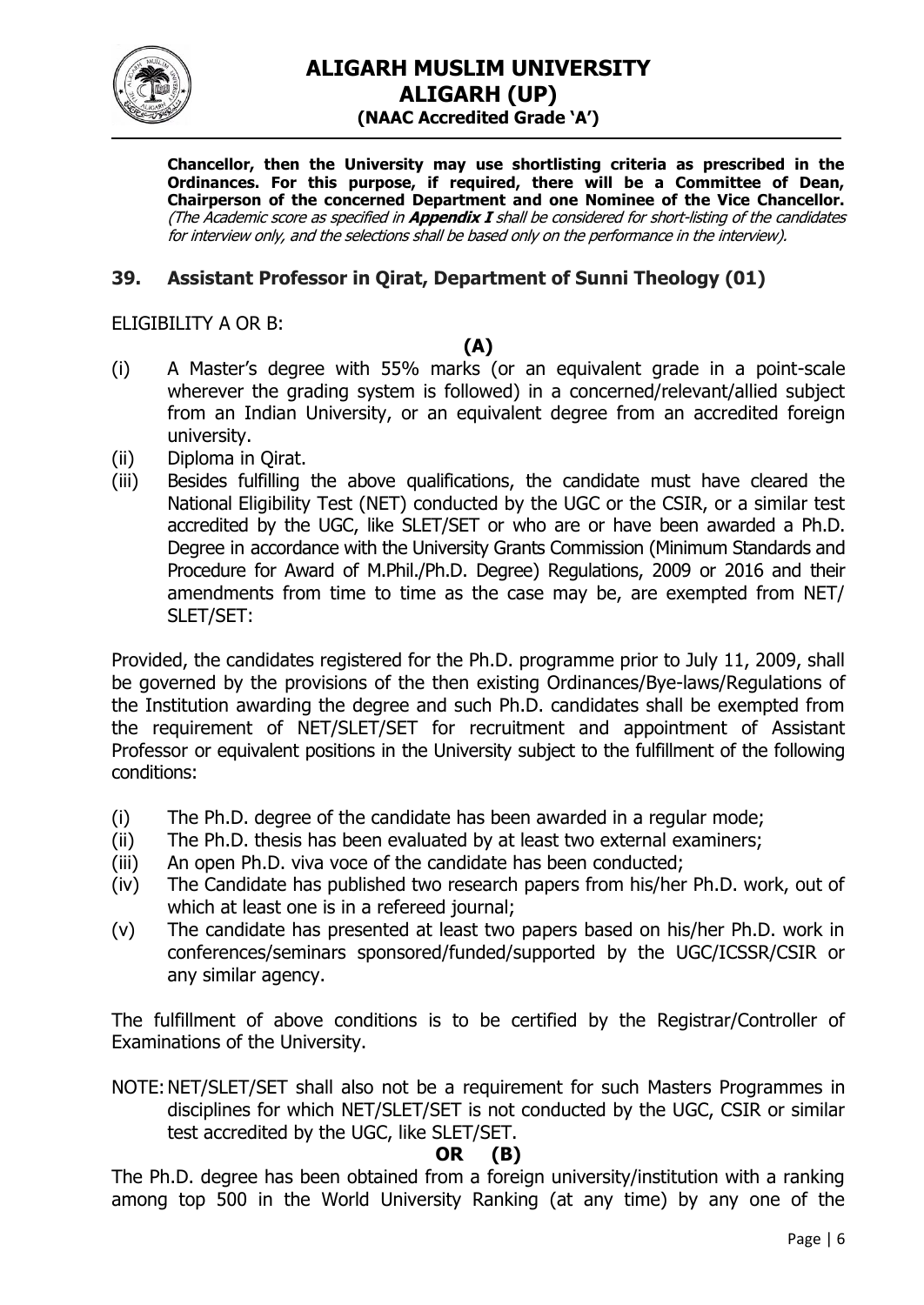

following: (i) Quacquarelli Symonds (QS) (ii) the Times Higher Education (THE) or (iii) the Academic Ranking of World Universities (ARWU) of the Shanghai Jiao Tong University (Shanghai).

- NOTE: A relaxation of 5% shall be allowed at the Bachelor's as well as at the Master's level for the candidates belonging to Scheduled Caste/Scheduled Tribe/Other Backward Class (Non-Creamy Layer)/Differently-Abled ((a) Blindness and low vision; (b) Deaf and Hard Hearing; (c) Locomotor disability including cerebral palsy, leprosy cured, dwarfism, acid attack victims and muscular dystrophy; (d) Autism, intellectual disability, specific learning disability and mental illness; (e) Multiple disabilities from amongst persons under (a) to (d) including deaf-blindness) for the purpose of eligibility and assessing Good Academic Record for direct recruitment. The eligibility marks of 55% marks (or an equivalent grade in a point scale wherever grading system is followed) and the relaxation of 5% to the categories mentioned above are permissible, based only on the qualifying marks without including any grace mark procedures.
- **NOTE: At present, University is inviting all eligible candidates for interview for the post of Assistant Professor vide OM D.No. 1093/SC (T) dated 08.09.2018. If the number of candidates for any vacancy become unmanageable in the opinion of the Vice Chancellor, then the University may use shortlisting criteria as prescribed in the Ordinances. For this purpose, if required, there will be a Committee of Dean, Chairperson of the concerned Department and one Nominee of the Vice Chancellor.**  (The Academic score as specified in **Appendix I** shall be considered for short-listing of the candidates for interview only, and the selections shall be based only on the performance in the interview).
- **40. Assistant Professors, Department of Education (04)**
- **41. Assistant Professor in Education, Women's College (01)**
- **42. Assistant Professors in Education, AMU Centre at Malappuram (07)**
- **43. Assistant Professors in Education, AMU Centre at Murshidabad (07)**

QUALIFICATIONS – ESSENTIAL:

- A. Perspectives in Education of Foundation Courses:
	- (i) Postgraduate degree in Social Sciences with minimum 55% marks and
	- (ii) M.Ed. degree from recognized University with minimum 55% marks.

OR

- (i) Post Graduate (MA) degree in Education with minimum 55% marks and
- (ii) B.Ed./B.El.Ed. degree with minimum 55% marks.
- B. Curriculum and Pedagogic Courses.
	- (i) Post Graduate degree in Sciences/Mathematics/Social Sciences/Languages with minimum 55% marks.
	- (ii) M.Ed. degree from a recognized University with minimum 55% marks.

Besides fulfilling the above qualifications, the candidate must have cleared the National Eligibility Test (NET) conducted by the UGC, CSIR or similar test accredited by the UGC like SLET/SET.

Further, the award of Degrees to candidates registered for the M.Phil./Ph.D. programme prior to July 11, 2009, shall be governed by the provisions of the then existing Ordinances/By Laws/Regulations of the Institution awarding the degrees and the Ph.D. candidate shall be exempted from requirement of the minimum eligibility condition of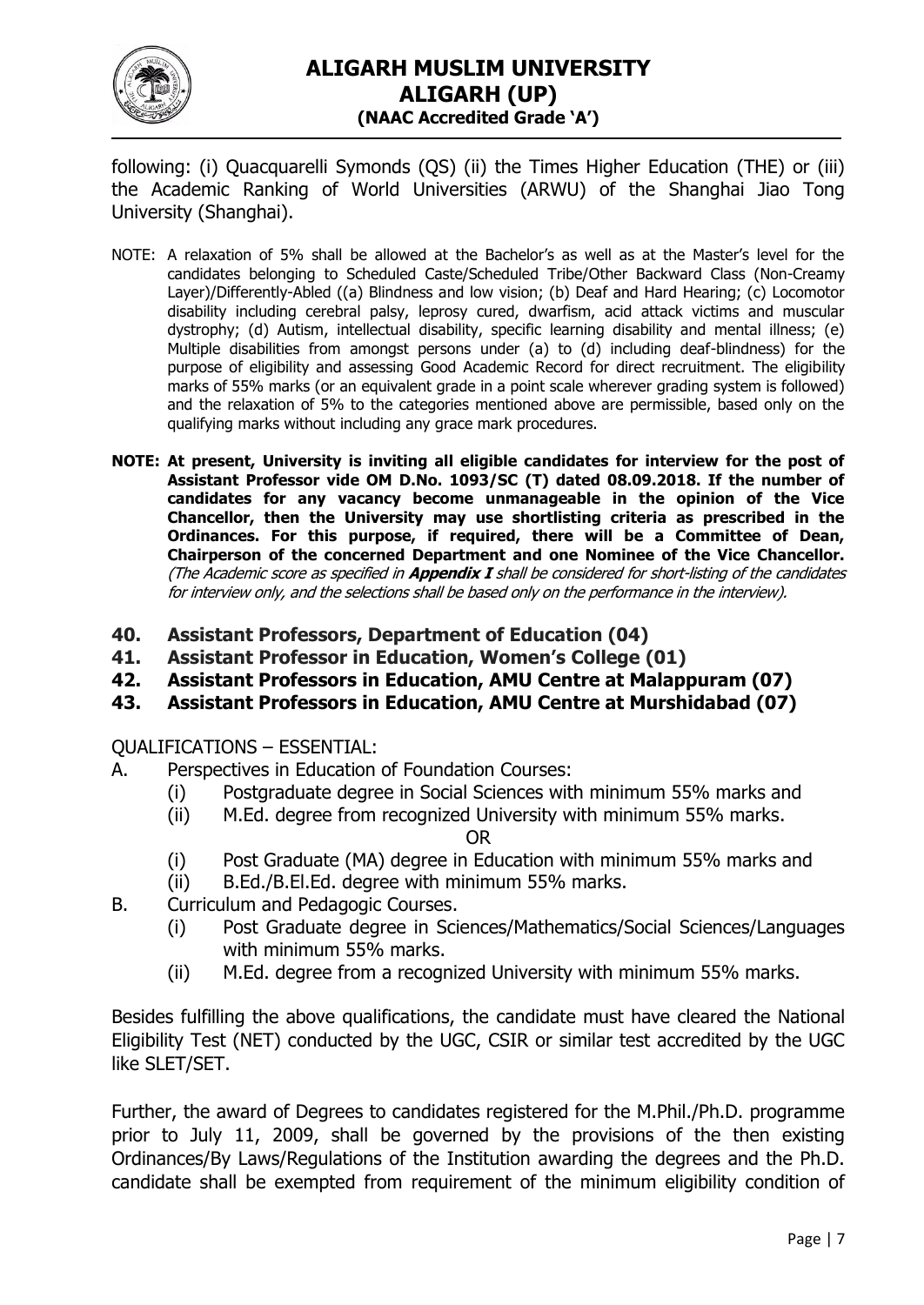

NET/SLET/SET for requirement and appointment of Assistant Professor or equivalent positions in Universities/Colleges/Institutions subject to the fulfillment of the conditions:

- (a) Ph.D. degree of the candidate awarded in regular mode only.
- (b) Evaluation of the Ph.D. thesis by at least two external examiners.
- (c) Candidates have published two research papers out of which at least one in the refereed journal from out of his/her Ph.D. work.
- (d) The candidate had presented two papers in seminars/conferences from out of his/her Ph.D. work.
- (e) Open Ph.D. Viva-Voce of the candidate had been conducted.

(a) to (e) as above are to be certified by the Vice Chancellor/Pro-Vice Chancellor/Dean (Academic Affairs)/Dean (University Instructions

# **44. Research Associate, Centre for Promotion of Educational and Cultural Advancement of Muslims of India (01)**

QUALIFICATIONS – ESSENTIAL:

- (i) A Doctorate degree in Arabic/Theology/Quranic Studies/Islamic Studies with essentials knowledge of Urdu language and understanding Muslim institutions in India.
- (ii) Experience of field work, data collection and analysis.

DESIRABLE: Adequate knowledge in Computer applications.

# **45. Senior Research Assistants, Department of History (04)**

QUALIFICATION – ESSENTIAL:

- (i) Good academic record as defined by the University with at least 55% marks (or equivalent grade in a point scale wherever grading system is followed) at the Master's Degree level in the Medieval Indian History from an Indian University, or an equivalent degree from an accredited foreign University.
- (ii) M.Phil./Ph.D. Degree in Medieval Indian History.

# **FACULTIES OF AGRICULTURAL SCIENCES/COMMERCE/LAW/LIFE SCIENCES/ MANAGEMENT STUDIES & RESEARCH/SCIENCE/AMU CENTRES:**

- **46. Professor of Chemistry (Inorganic), Department of Chemistry (01)**
- **47. Professor in Economics Geology, Department of Geology (01)**
- **48. Professor of Population Geography, Department of Geography (01)**
- **49. Professor of Physics, Department of Physics (01)**
- **50. Professor of Mathematics (Algebra), Department of Mathematics (01)**
- **51. Professor, Department of Mathematics (01)**
- **52. Professor of Law (Criminal Law), AMU Centre at Murshidabad (01)**
- **53. Professor of Law (Personal Law), AMU Centre at Murshidabad (01)**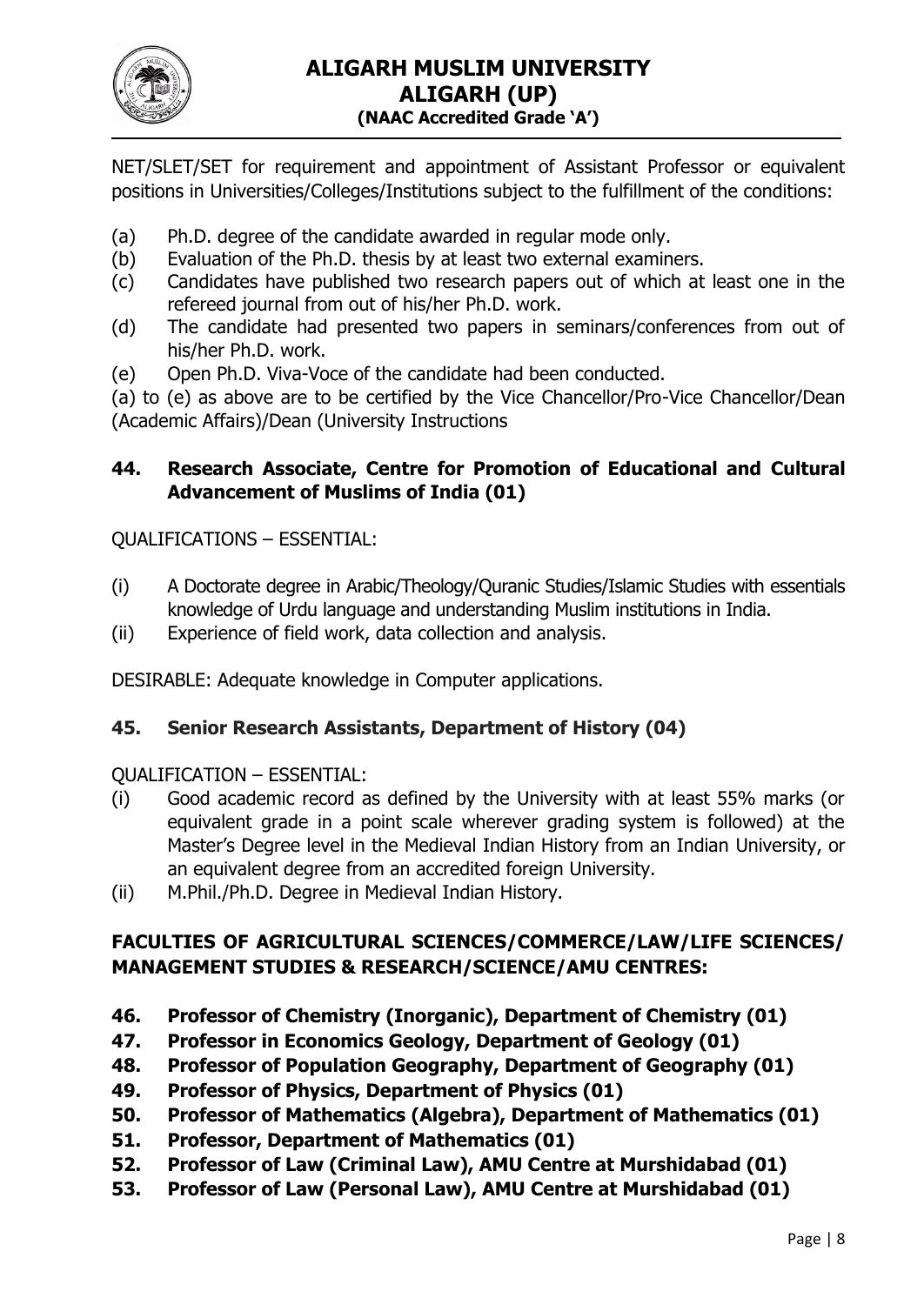

- **54. Professor of Law (Criminal Law), AMU Centre at Malappuram (01)**
- **55. Professor of Law (Personal Law), AMU Centre at Malappuram (01)**
- **56. Professor (Experimental Nuclear Physics), Department of Physics (01)**
- **57. Professor (Condensed Matter Physics/Nano Physics), Department of Physics (01) (XI Plan)**
- **58. Professor in Plant Pathology/Entomology/Nematology, Department of Plant Protection (01)**
- **59. Director, AMU Malappuram Centre (01) (for a tenure of 5 years)**

ELIGIBILITY (A OR B):

# **(A)**

- (i) An eminent scholar having a Ph.D. degree in the concerned/allied/relevant discipline, and published work of high quality, actively engaged in research with evidence of published work with, a minimum of 10 research publications in the peer-reviewed or UGC-listed journals and a total research score of 120 as per the criteria given in Appendix II.
- (ii) A minimum of ten years of teaching experience in university/college as Assistant Professor/Associate Professor/Professor, and/or research experience at equivalent level at the University/National Level Institutions with evidence of having successfully guided doctoral candidate.

## **OR (B)**

An outstanding professional, having a Ph.D. degree in the relevant/allied/applied disciplines, from any academic institutions (not included in A above)/industry, who has made significant contribution to the knowledge in the concerned/allied/ relevant discipline, supported by documentary evidence provided he she has ten years' experience.

- **60. Professor of Business Administration, AMU Centre at Murshidabad (01) (Sanctioned by UGC vide F.No. 1-9/2010 dated 19.03.2014)**
- **61. Professor of Business Administration, AMU Centre at Malappuram (01) (Sanctioned by UGC vide F.No. 1-9/2010 dated 19.03.2014)**

QUALIFICATIONS:

(a) Ph.D. degree in relevant field and First class or equivalent at either Bachelor's or Master's level in the relevant branch.

#### AND

(b) Minimum of 10 years of experience in teaching/research/industry out of which at least 3 years shall be at a post equivalent to that of an Associate Professor.

#### AND

(c) At least 6 research publications at the level of Associate Professor in SCI journals/ UGC/AICTE approved list of journals and at least 2 successful Ph.D. guided as Supervisor/Co-supervisor till the date of eligibility of promotion.

#### OR

At least 10 research publications at the level of Associate Professor in SCI journals/UGC/AICTE approved list of journals till the date of eligibility of promotion.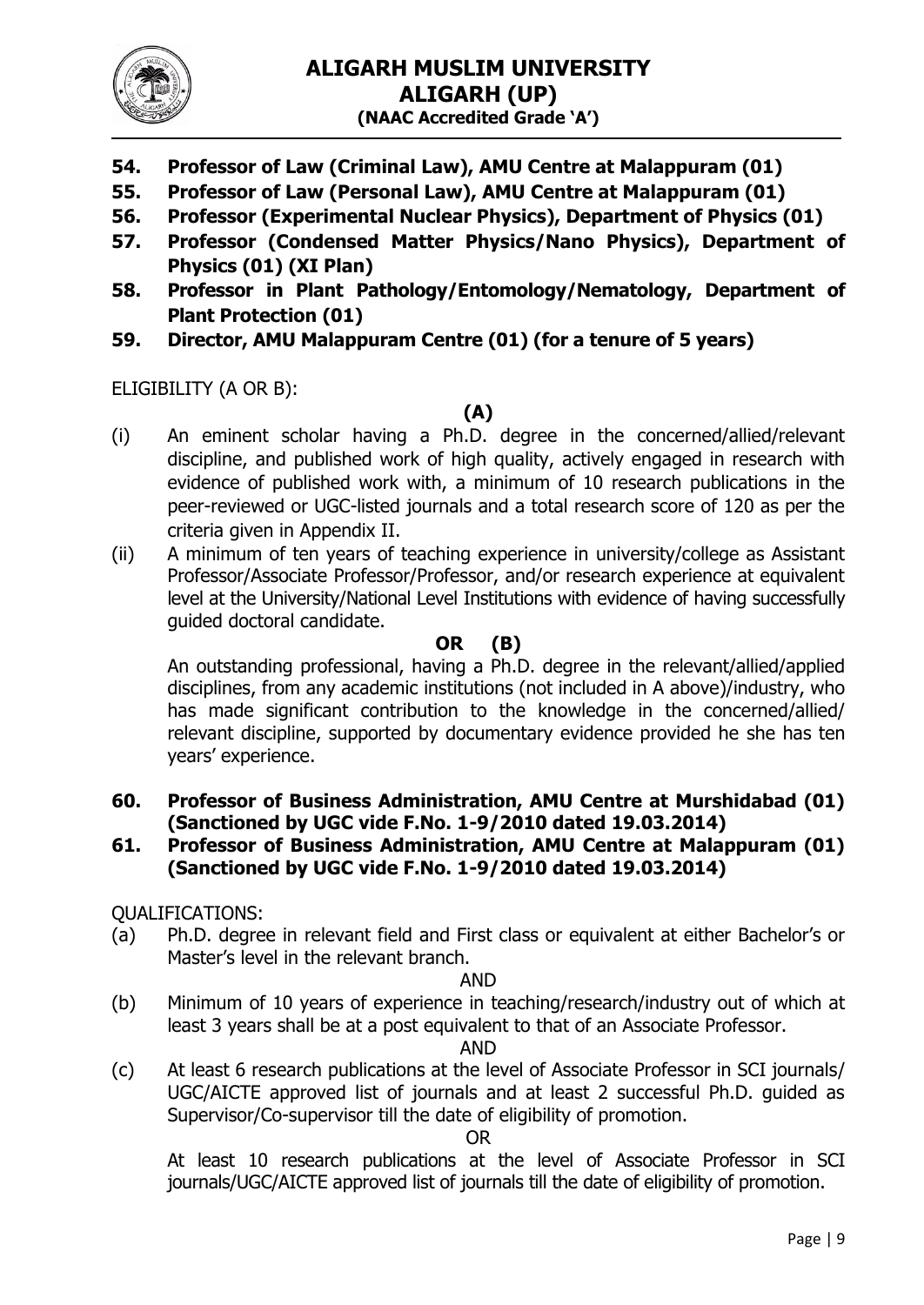

- **62. Associate Professor (Nematology Soil Science), Department of Botany (01)**
- **63. Associate Professors, Department of Chemistry (04)**
- **64. Associate Professor, Department of Commerce (01)**
- **65. Associate Professor, Department of Computer Science (01)**
- **66. Associate Professor of Commercial Law, AMU Centre at Malappuram (01)**
- **67. Associate Professor of Personal Law, AMU Centre at Malappuram (01)**
- **68. Associate Professor of Constitutional Law, AMU Centre at Malappuram (01)**
- **69. Associate Professor of Criminal Law, AMU Centre at Malappuram (01)**
- **70. Associate Professor of Criminal Law, AMU Centre at Murshidabad (01)**
- **71. Associate Professor of Constitutional Law, AMU Centre at Murshidabad (01)**
- **72. Associate Professor of Commercial Law, AMU Centre at Murshidabad (01)**
- **73. Associate Professor of Personal Law, AMU Centre at Murshidabad (01)**
- **74. Associate Professor in Agriculture Geography, Department of Geography (01)**
- **75. Associate Professor of Population Geography, Department of Geography (01)**
- **76. Associate Professor, Department of Home Science (01)**
- **77. Associate Professors, Department of Mathematics (03)**
- **78. Associate Professor, Department of Physics (01)**
- **79. Associate Professor, Interdisciplinary Remote Sensing & GIS Applications (02)**
- **80. Associate Professor, Department of Zoology (01)**

#### ELIGIBILITY:

- (i) A good academic record, with a Ph.D. Degree in the concerned/allied/relevant disciplines.
- (ii) A Master's Degree with at least 55% marks (or an equivalent grade in a pointscale, wherever the grading system is followed).
- (iii) A minimum of eight years of experience of teaching and/or research in an academic/research position equivalent to that of Assistant Professor in a University, College or Accredited Research Institution/industry with a minimum of seven publications in the peer-reviewed or UGC-listed journals and a total research score of Seventy five (75) as per the criteria given in Appendix II.
- NOTE: A relaxation of 5% shall be allowed at the Bachelor's as well as at the Master's level for the candidates belonging to Scheduled Caste/Scheduled Tribe/Other Backward Class (Non-Creamy Layer)/Differently-Abled ((a) Blindness and low vision; (b) Deaf and Hard Hearing; (c) Locomotor disability including cerebral palsy, leprosy cured, dwarfism, acid attack victims and muscular dystrophy; (d) Autism, intellectual disability, specific learning disability and mental illness; (e) Multiple disabilities from amongst persons under (a) to (d) including deaf-blindness) for the purpose of eligibility and assessing Good Academic Record for direct recruitment. The eligibility marks of 55% marks (or an equivalent grade in a point scale wherever grading system is followed) and the relaxation of 5% to the categories mentioned above are permissible, based only on the qualifying marks without including any grace mark procedures.

#### **81. Associate Professor of Business Administration, AMU Centre at Malappuram (01) (Sanctioned by UGC vide F.No. 1-9/2010 dated 19.03.2014)**

(a) Ph.D. degree in the relevant field and First class or equivalent at either Bachelor's or Master's level in the relevant branch.

AND

- (b) At least total 6 research publications in SCI journals/UGC/AICTE approved list of journals. AND
- (c) Minimum of 8 years of experience in teaching/research/industry out of which at least 2 years shall be Post Ph.D. experience.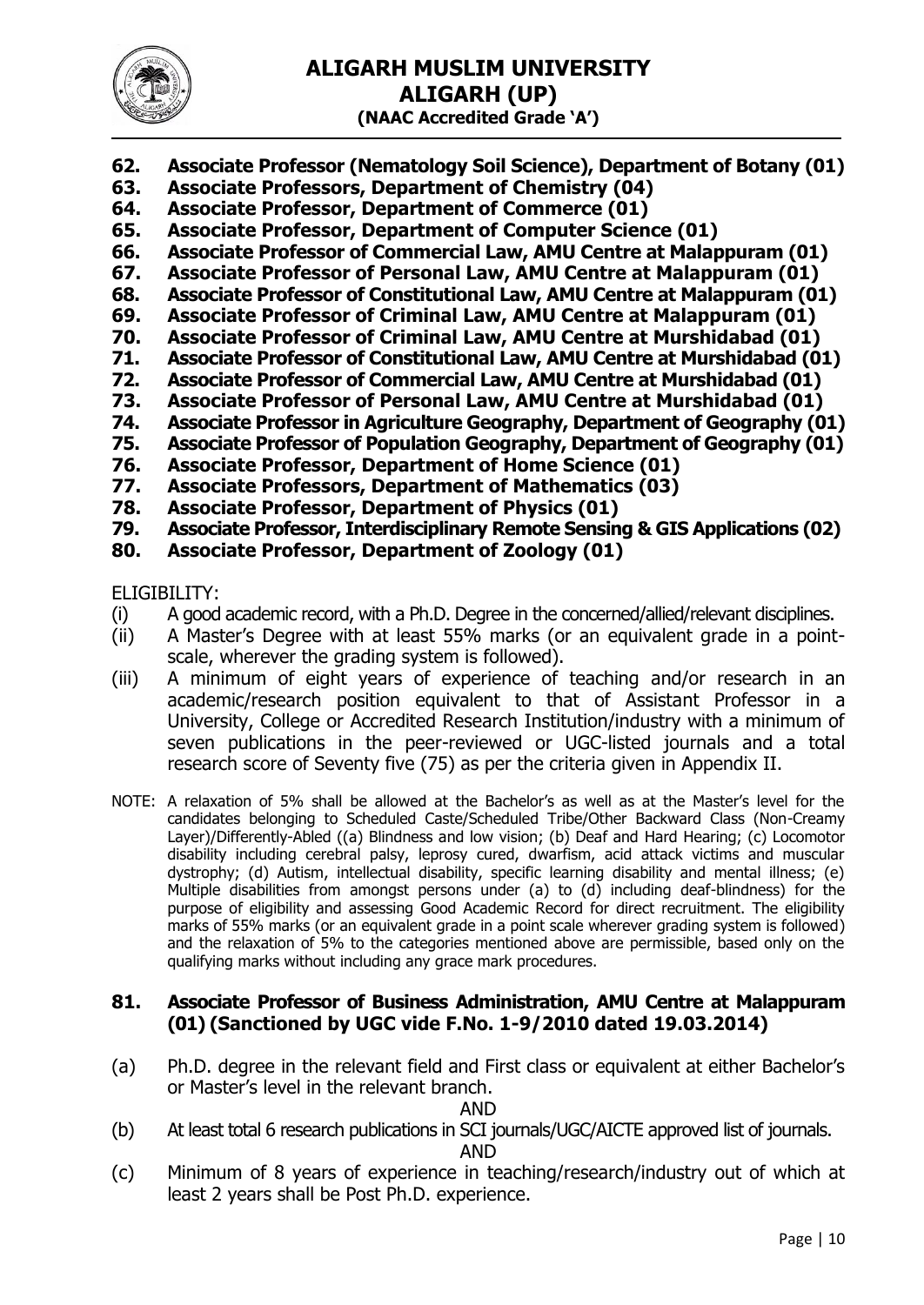

- **82. Assistant Professors in Botany, Department of Botany (02)**
- **83. Assistant Professor, Department of Chemistry (01)**
- **84. Assistant Professors, Department of Geography (02)**
- **85. Assistant Professor in Remote Sensing Techniques, Department of Geography (01)**
- **86. Assistant Professors, Department of Geology (02)**
- **87. Assistant Professor in Entomology, Department of Plant Protection (01)**
- **88. Assistant Professor in Entomology/Nematology, Department of Plant Protection (01)**
- **89. Assistant Professor, Department of Mathematics (01)**
- **90. Assistant Professors, Department of Physics (04)**
- **91. Assistant Professor, Department of Physics (Sanctioned under MoU with IUAC, New Delhi) (01)**
- **92. Assistant Professor of Botany, Women's College (01)**

ELIGIBILITY A OR B:

## **(A)**

- (i) A Master's degree with 55% marks (or an equivalent grade in a point-scale wherever the grading system is followed) in a concerned/relevant/allied subject from an Indian University, or an equivalent degree from an accredited foreign university.
- (ii) Besides fulfilling the above qualifications, the candidate must have cleared the National Eligibility Test (NET) conducted by the UGC or the CSIR, or a similar test accredited by the UGC, like SLET/SET or who are or have been awarded a Ph.D. Degree in accordance with the University Grants Commission (Minimum Standards and Procedure for Award of M.Phil./Ph.D. Degree) Regulations, 2009 or 2016 and their amendments from time to time as the case may be, are exempted from NET/SLET/SET:

Provided, the candidates registered for the Ph.D. programme prior to July 11, 2009, shall be governed by the provisions of the then existing Ordinances/Bye-laws/Regulations of the Institution awarding the degree and such Ph.D. candidates shall be exempted from the requirement of NET/SLET/SET for recruitment and appointment of Assistant Professor or equivalent positions in the University subject to the fulfillment of the following conditions:

- (i) The Ph.D. degree of the candidate has been awarded in a regular mode;
- (ii) The Ph.D. thesis has been evaluated by at least two external examiners;
- (iii) An open Ph.D. viva voce of the candidate has been conducted;
- (iv) The Candidate has published two research papers from his/her Ph.D. work, out of which at least one is in a refereed journal;
- (v) The candidate has presented at least two papers based on his/her Ph.D. work in conferences/seminars sponsored/funded/supported by the UGC/ICSSR/CSIR or any similar agency.

The fulfillment of above conditions is to be certified by the Registrar/Controller of Examinations of the University.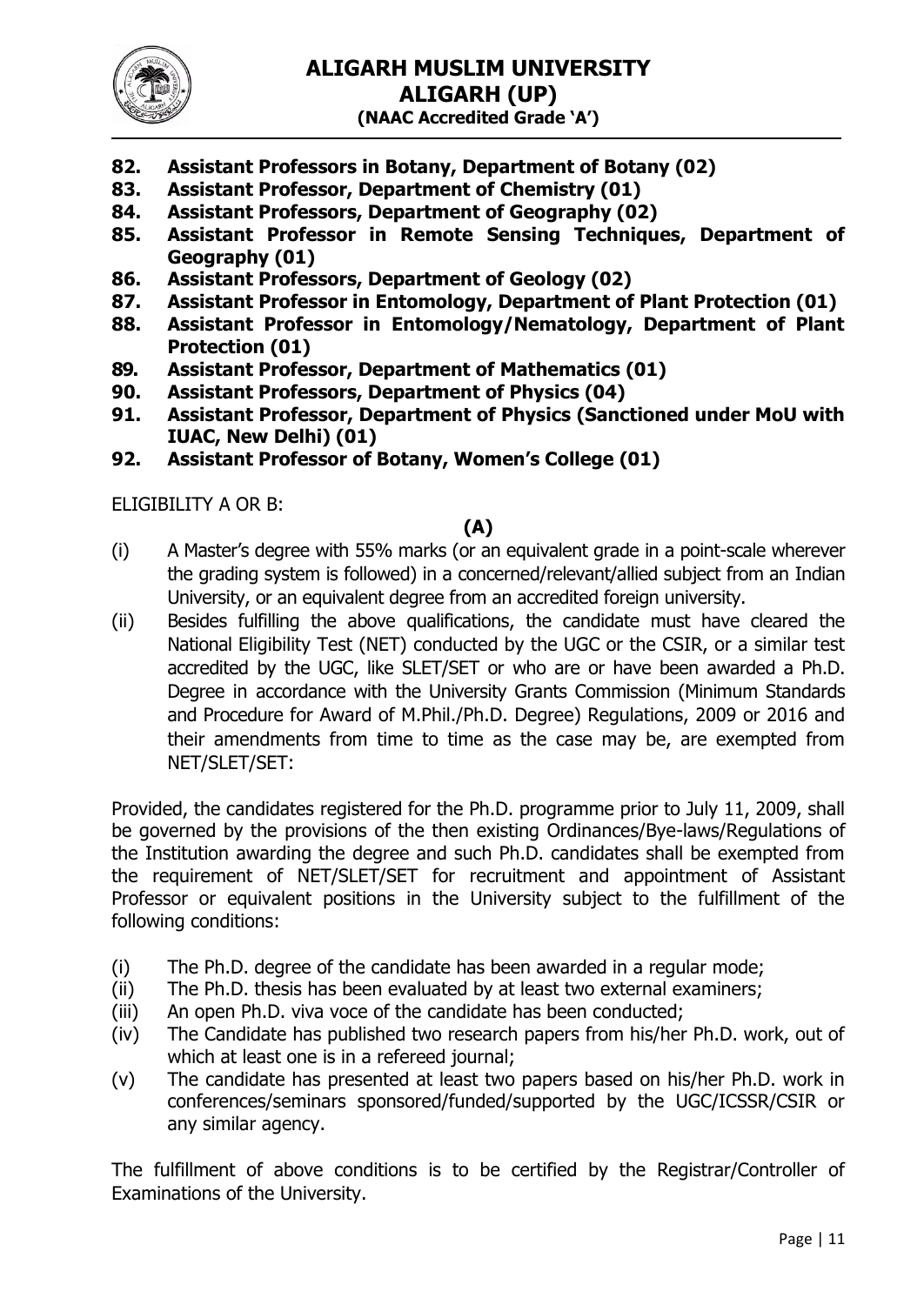

NOTE: NET/SLET/SET shall also not be a requirement for such Masters Programmes in disciplines for which NET/SLET/SET is not conducted by the UGC, CSIR or similar test accredited by the UGC, like SLET/SET.

# **OR (B)**

The Ph.D. degree has been obtained from a foreign university/institution with a ranking among top 500 in the World University Ranking (at any time) by any one of the following: (i) Quacquarelli Symonds (QS) (ii) the Times Higher Education (THE) or (iii) the Academic Ranking of World Universities (ARWU) of the Shanghai Jiao Tong University (Shanghai).

- NOTE: A relaxation of 5% shall be allowed at the Bachelor's as well as at the Master's level for the candidates belonging to Scheduled Caste/Scheduled Tribe/Other Backward Class (Non-Creamy Layer)/Differently-Abled ((a) Blindness and low vision; (b) Deaf and Hard Hearing; (c) Locomotor disability including cerebral palsy, leprosy cured, dwarfism, acid attack victims and muscular dystrophy; (d) Autism, intellectual disability, specific learning disability and mental illness; (e) Multiple disabilities from amongst persons under (a) to (d) including deaf-blindness) for the purpose of eligibility and assessing Good Academic Record for direct recruitment. The eligibility marks of 55% marks (or an equivalent grade in a point scale wherever grading system is followed) and the relaxation of 5% to the categories mentioned above are permissible, based only on the qualifying marks without including any grace mark procedures.
- **NOTE: At present, University is inviting all eligible candidates for interview for the post of Assistant Professor vide OM D.No. 1093/SC (T) dated 08.09.2018. If the number of candidates for any vacancy become unmanageable in the opinion of the Vice Chancellor, then the University may use shortlisting criteria as prescribed in the Ordinances. For this purpose, if required, there will be a Committee of Dean, Chairperson of the concerned Department and one Nominee of the Vice Chancellor.**  (The Academic score as specified in **Appendix I** shall be considered for short-listing of the candidates for interview only, and the selections shall be based only on the performance in the interview).

## **FACULTY OF ENGINEERING AND TECHNOLOGY:**

**93. Professor, Department of Chemical Engineering (01)**

#### **94. Professor in Chemical Engineering and Petroleum Processing, Department of Petroleum Studies (01)**

QUALIFICATIONS – ESSENTIAL:

a. Ph. D. degree in relevant field and First class or equivalent at either Bachelor's or Master's level in the relevant branch.

#### AND

b. Minimum of 10 years of experience in teaching/research/industry out of which at least 3 years shall be at a post equivalent to that of an Associate Professor.

#### AND

c. At least 6 research publications at the level of Associate Professor in SCI journals/ UGC/AICTE approved list of journals and at least 2 successful Ph.D. guided as Supervisor/Co-supervisor till the date of eligibility of promotion.

#### OR

At least 10 research publications at the level of Associate Professor in SCI journals/UGC/AICTE approved list of journals till the date of eligibility of promotion.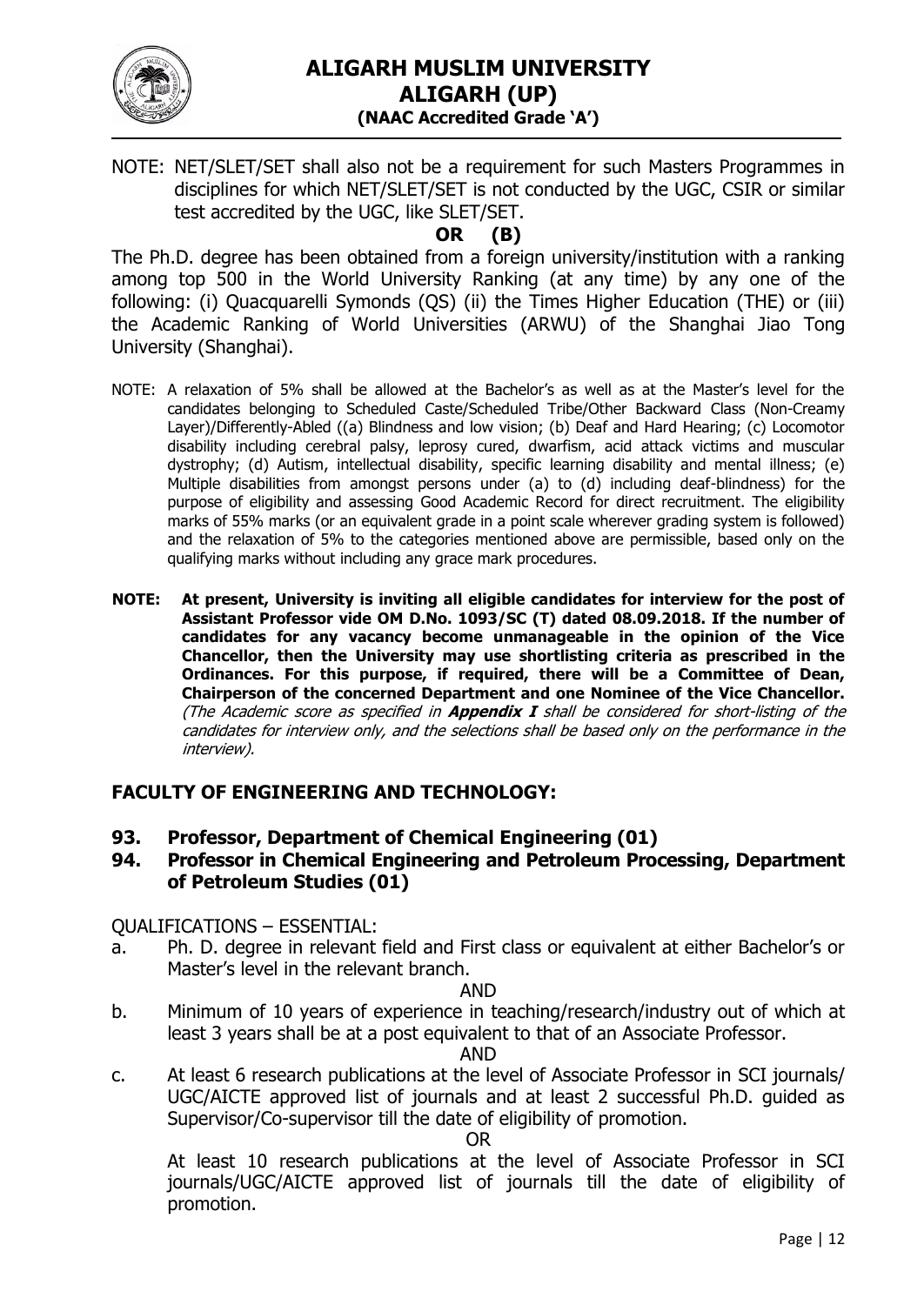

- **95. Associate Professors (Electronics Engineering), Electronics Engineering Section, Women's Polytechnic (02)**
- **96. Associate Professor in Computer/Electronics Engineering, Electrical Engineering Section, University Polytechnic (01)**
- **97. Associate Professor in Mechanical Engineering Section, University Polytechnic (01)**
- **98. Associate Professor of Material Science, Department of Applied Chemistry (01)**
- **99. Associate Professor of Soil Mechanic & Foundation Engineering, Department of Civil Engineering (01)**
- **100. Associate Professors, Department of Electronics Engineering (02)**
- **101. Associate Professor, Department of Petroleum Studies (01)**

## QUALIFICATIONS – ESSENTIAL:

a. Ph.D. degree in the relevant field and First class or equivalent at either Bachelor's or Master's level in the relevant branch

#### AND

- b. At least total 6 research publications in SCI journals/UGC/AICTE approved list of journals. AND
- c. Minimum of 8 years of experience in teaching/research/industry out of which at least 2 years shall be Post Ph.D. experience.

# **102. Associate Professor, Department of Applied Mathematics (01)**

## ELIGIBILITY:

- (i) A good academic record, with a Ph.D. Degree in the concerned/allied/relevant disciplines.
- (ii) A Master's Degree with at least 55% marks (or an equivalent grade in a pointscale, wherever the grading system is followed).
- (iii) A minimum of eight years of experience of teaching and/or research in an academic/research position equivalent to that of Assistant Professor in a University, College or Accredited Research Institution/industry with a minimum of seven publications in the peer-reviewed or UGC-listed journals and a total research score of Seventy five (75) as per the criteria given in Appendix II.

# DESIRABLE: Knowledge of any Computer Language.

NOTE: A relaxation of 5% shall be allowed at the Bachelor's as well as at the Master's level for the candidates belonging to Scheduled Caste/Scheduled Tribe/Other Backward Class (Non-Creamy Layer)/Differently-Abled ((a) Blindness and low vision; (b) Deaf and Hard Hearing; (c) Locomotor disability including cerebral palsy, leprosy cured, dwarfism, acid attack victims and muscular dystrophy; (d) Autism, intellectual disability, specific learning disability and mental illness; (e) Multiple disabilities from amongst persons under (a) to (d) including deaf-blindness) for the purpose of eligibility and assessing Good Academic Record for direct recruitment. The eligibility marks of 55% marks (or an equivalent grade in a point scale wherever grading system is followed) and the relaxation of 5% to the categories mentioned above are permissible, based only on the qualifying marks without including any grace mark procedures.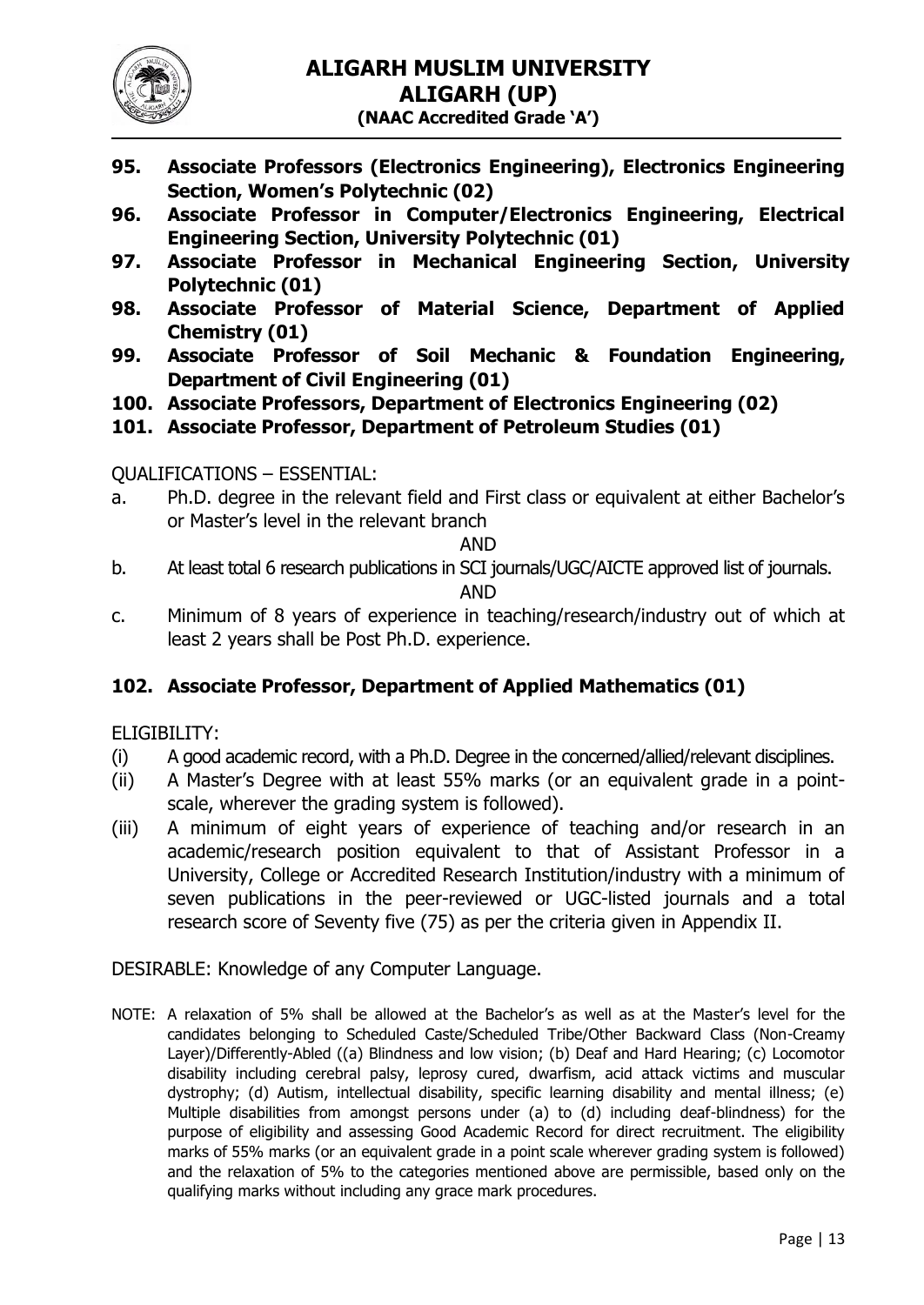

- **103. Assistant Professor, Department of Civil Engineering (01)**
- **104. Assistant Professor, Department of Civil Engineering (01)**
- **105. Assistant Professor, Department of Computer Engineering (01)**
- **106. Assistant Professor, Department of Electronics Engineering (01)**
- **107. Assistant Professors, Department of Mechanical Engineering (04)**

QUALIFICATIONS: B.E./B.Tech./B.S. and M.E./M.Tech./M.S. or Integrated M.Tech. in relevant branch with first class or equivalent in any one of the degrees.

# **108. Assistant Professor, Department of Applied Chemistry (01)**

### **109. Assistant Professors, Department of Applied Mathematics (02)**

ELIGIBILITY A OR B:

#### **(A)**

- (i) A Master's degree with 55% marks (or an equivalent grade in a point-scale wherever the grading system is followed) in a concerned/relevant/allied subject from an Indian University, or an equivalent degree from an accredited foreign university.
- (ii) Besides fulfilling the above qualifications, the candidate must have cleared the National Eligibility Test (NET) conducted by the UGC or the CSIR, or a similar test accredited by the UGC, like SLET/SET or who are or have been awarded a Ph.D. Degree in accordance with the University Grants Commission (Minimum Standards and Procedure for Award of M.Phil./Ph.D. Degree) Regulations, 2009 or 2016 and their amendments from time to time as the case may be, are exempted from NET/SLET/SET:

Provided, the candidates registered for the Ph.D. programme prior to July 11, 2009, shall be governed by the provisions of the then existing Ordinances/Bye-laws/Regulations of the Institution awarding the degree and such Ph.D. candidates shall be exempted from the requirement of NET/SLET/SET for recruitment and appointment of Assistant Professor or equivalent positions in the University subject to the fulfillment of the following conditions:

- (a) The Ph.D. degree of the candidate has been awarded in a regular mode;
- (b) The Ph.D. thesis has been evaluated by at least two external examiners;
- (c) An open Ph.D. viva voce of the candidate has been conducted;
- (d) The Candidate has published two research papers from his/her Ph.D. work, out of which at least one is in a refereed journal;
- (e) The candidate has presented at least two papers based on his/her Ph.D. work in conferences/seminars sponsored/funded/supported by the UGC/ICSSR/CSIR or any similar agency.

The fulfillment of above conditions is to be certified by the Registrar/Controller of Examinations of the University.

NOTE:NET/SLET/SET shall also not be a requirement for such Masters Programmes in disciplines for which NET/SLET/SET is not conducted by the UGC, CSIR or similar test accredited by the UGC, like SLET/SET.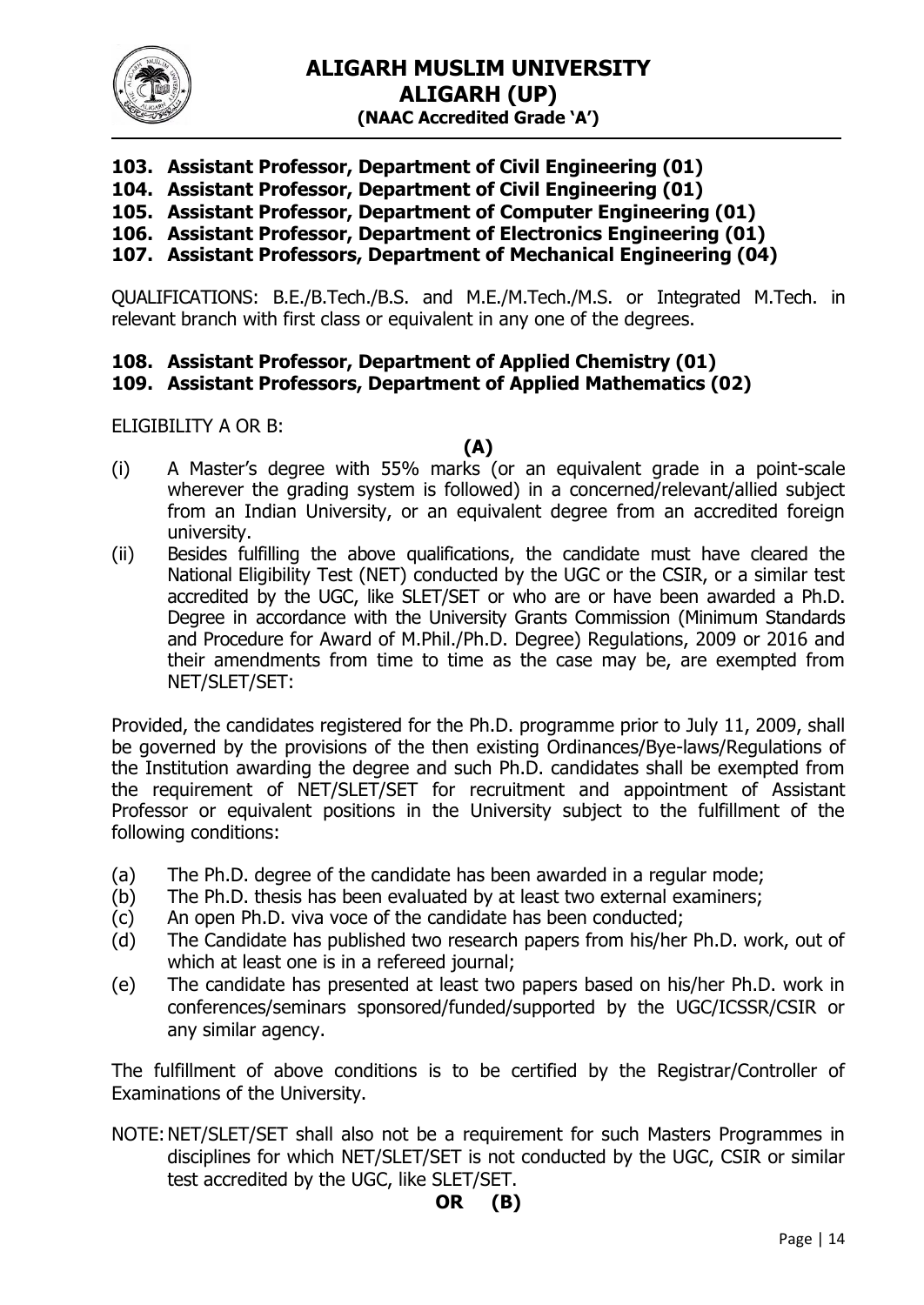

The Ph.D. degree has been obtained from a foreign university/institution with a ranking among top 500 in the World University Ranking (at any time) by any one of the following: (i) Quacquarelli Symonds (QS) (ii) the Times Higher Education (THE) or (iii) the Academic Ranking of World Universities (ARWU) of the Shanghai Jiao Tong University (Shanghai).

DESIRABLE: Knowledge of any Computer Language.

- NOTE: A relaxation of 5% shall be allowed at the Bachelor's as well as at the Master's level for the candidates belonging to Scheduled Caste/Scheduled Tribe/Other Backward Class (Non-Creamy Layer)/Differently-Abled ((a) Blindness and low vision; (b) Deaf and Hard Hearing; (c) Locomotor disability including cerebral palsy, leprosy cured, dwarfism, acid attack victims and muscular dystrophy; (d) Autism, intellectual disability, specific learning disability and mental illness; (e) Multiple disabilities from amongst persons under (a) to (d) including deaf-blindness) for the purpose of eligibility and assessing Good Academic Record for direct recruitment. The eligibility marks of 55% marks (or an equivalent grade in a point scale wherever grading system is followed) and the relaxation of 5% to the categories mentioned above are permissible, based only on the qualifying marks without including any grace mark procedures.
- **NOTE: At present, University is inviting all eligible candidates for interview for the post of Assistant Professor vide OM D.No. 1093/SC (T) dated 08.09.2018. If the number of candidates for any vacancy become unmanageable in the opinion of the Vice Chancellor, then the University may use shortlisting criteria as prescribed in the Ordinances. For this purpose, if required, there will be a Committee of Dean, Chairperson of the concerned Department and one Nominee of the Vice Chancellor.**  (The Academic score as specified in **Appendix I** shall be considered for short-listing of the candidates for interview only, and the selections shall be based only on the performance in the interview).

#### **110. Assistant Professor in Secretarial Practice Section, Women's Polytechnic (01)**

#### QUALIFICATIONS – ESSENTIAL:

First Class Master's Degree in Commerce OR Economics having good knowledge of Shorthand, Word Processing and Computer Applications in the relevant field.

- NOTE: A relaxation of 5% shall be allowed at the Bachelor's as well as at the Master's level for the candidates belonging to Scheduled Caste/Scheduled Tribe/Other Backward Class (Non-Creamy Layer)/Differently-Abled ((a) Blindness and low vision; (b) Deaf and Hard Hearing; (c) Locomotor disability including cerebral palsy, leprosy cured, dwarfism, acid attack victims and muscular dystrophy; (d) Autism, intellectual disability, specific learning disability and mental illness; (e) Multiple disabilities from amongst persons under (a) to (d) including deaf-blindness) for the purpose of eligibility and assessing Good Academic Record for direct recruitment. The eligibility marks of 55% marks (or an equivalent grade in a point scale wherever grading system is followed) and the relaxation of 5% to the categories mentioned above are permissible, based only on the qualifying marks without including any grace mark procedures.
- **NOTE: At present, University is inviting all eligible candidates for interview for the post of Assistant Professor vide OM D.No. 1093/SC (T) dated 08.09.2018. If the number of candidates for any vacancy become unmanageable in the opinion of the Vice Chancellor, then the University may use shortlisting criteria as prescribed in the Ordinances. For this purpose, if required, there will be a Committee of Dean, Chairperson of the concerned Department and one Nominee of the Vice Chancellor.**  (The Academic score as specified in **Appendix I** shall be considered for short-listing of the candidates for interview only, and the selections shall be based only on the performance in the interview).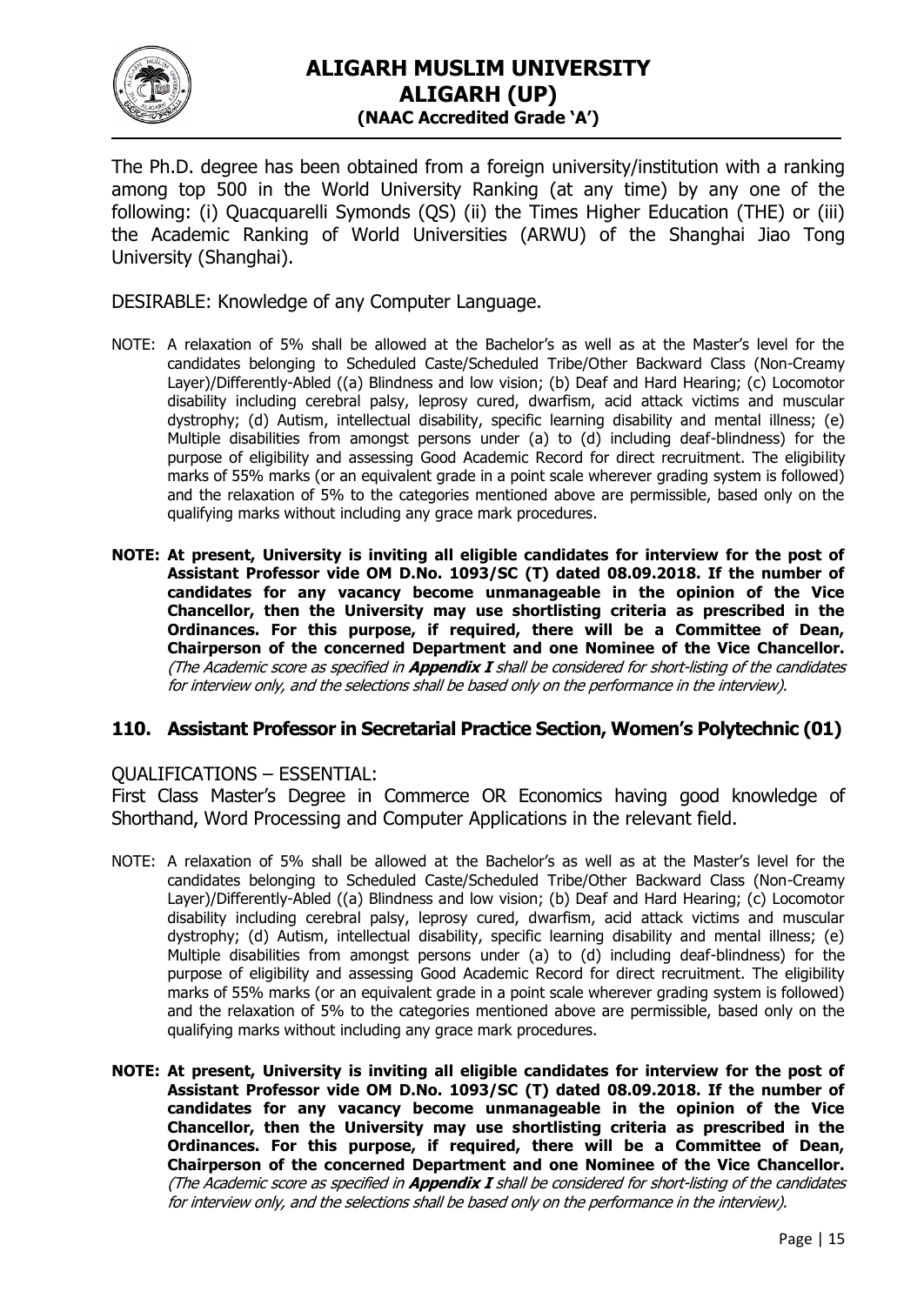

### **FACULTY OF MEDICINE:**

- **111. Professor, Department of Oto-Rhino-Laryngology (ENT) (01)**
- **112. Professor, Department of Microbiology (01)**
- **113. Professor, Department of Pathology (01)**
- **114. Professors, Department of Surgery (02)**

#### QUALIFICATIONS – ESSENTIAL:

A postgraduate qualification MD/MS in the concerned subject and as per the TEQ Regulation.

#### TEACHING & RESEARCH EXPERIENCE:

Associate Professor in the subject for 3 years in a permitted/approved/recognized medical college/institution with 4 research publications in Indexed Journal on Cumulative basis with minimum of 2 Research Publications during the tenure of Associate Professor as first Author or as corresponding author.

#### **115. Professor, Department of Cardiothoracic Surgery (01)**

## **116. Professor (Endocrinology), Rajiv Gandhi Centre for Diabetes & Endocrinology (01)**

#### ACADEMIC QUALIFICATIONS:

A Super Speciality post graduate qualification in DM/M.Ch. in the concerned subject and as per the TEQ Regulation.

#### TEACHING & RESEARCH EXPERIENCE:

Associate Professor in the subject for 03 years in a permitted/approved/recognized medical college/institutions with 04 Research Publications in Indexed Journal on cumulative basis with minimum of 02 Research Publication during the tenure of Associate Professor as  $1<sup>st</sup>$  Author or as corresponding author.

#### **117. Associate Professor (Endocrinology), Rajiv Gandhi Centre for Diabetes & Endocrinology (01)**

#### ACADEMIC QUALIFICATIONS:

A Super Speciality post graduate qualification in DM/M.Ch. in the concerned subject and as per the TEQ Regulation.

#### TEACHING & RESEARCH EXPERIENCE:

As Assistant Professor in the subject for 02 years in a permitted/approved/recognized medical college/institutions with 02 Research Publications in Indexed Journals as 1<sup>st</sup> Author or as corresponding author.

## **118. Associate Professor (Nephrology), Department of Medicine (01)**

#### ACADEMIC QUALIFICATIONS:

A Super Speciality post graduate qualification in DM/M.Ch. in the concerned subject and as per the TEQ Regulation.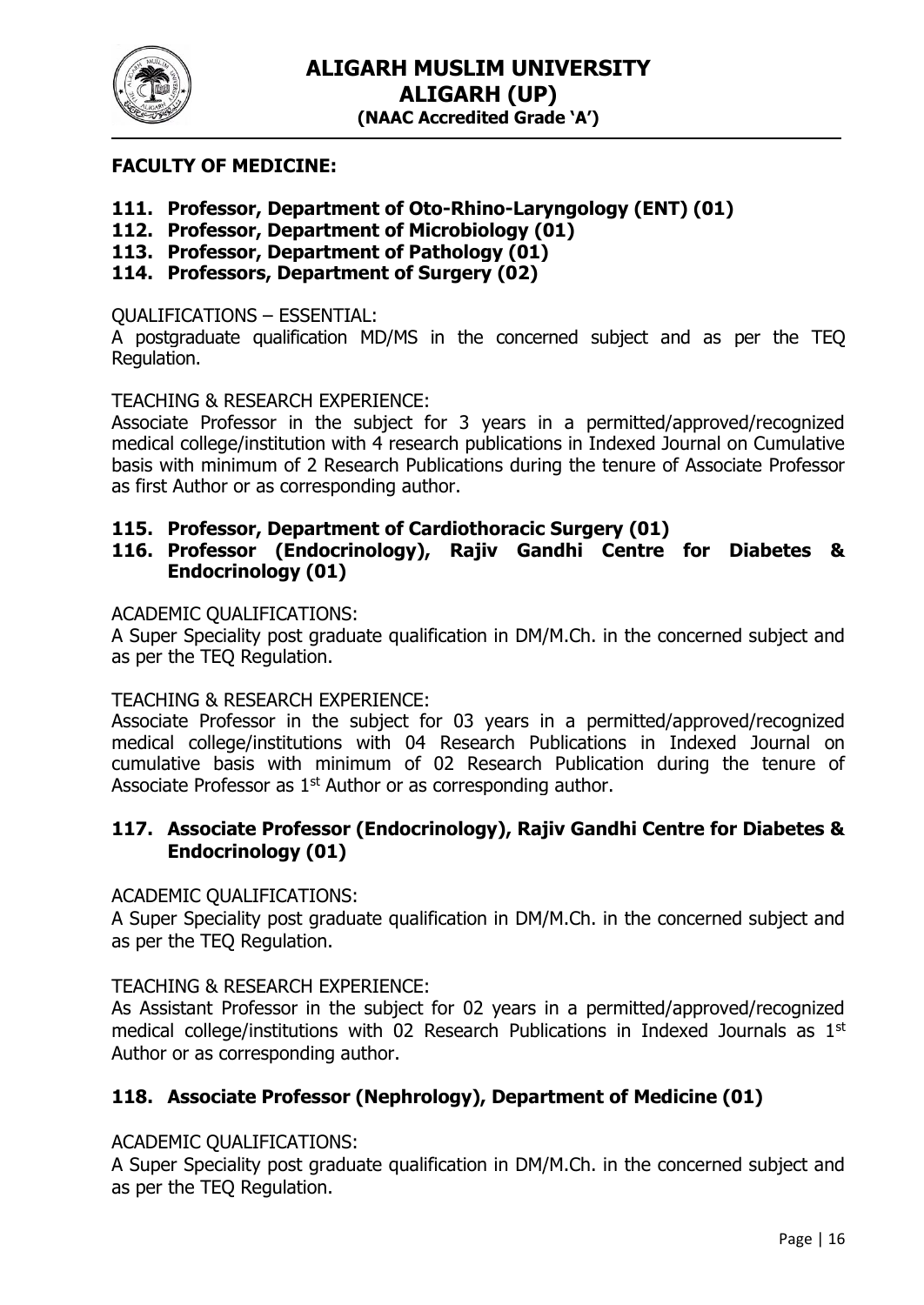

# TEACHING & RESEARCH EXPERIENCE:

As Assistant Professor in the subject for 02 years in a permitted/approved/recognized medical college/institutions with 02 Research Publications in Indexed Journals as 1st Author or as corresponding author.

**NOTE:** "Subject to Clause (4) of Schedule-II of Amended qualifications upto 8<sup>th</sup> June 2017"

- **119. Associate Professors, Department of Microbiology (02)**
- **120. Associate Professor, Department of Oto-Rhino-Laryngology (E.N.T.) (01)**
- **121. Associate Professor, Department of Plastic Surgery (01)**
- **122. Associate Professor, Department of Forensic Medicine (01)**
- **123. Associate Professor, Department of Pathology (01)**

## ACADEMIC QUALIFICATIONS:

A postgraduate qualification MD/MS in the concerned subject and as per the TEQ Regulation.

TEACHING AND RESEARCH EXPERIENCE:

As Assistant Professor in the subject for 4 years in a permitted/approved/recognized medical college/institution with 2 research publication in Indexed Journal as first Author or as corresponding author.

- **124. Assistant Professor, Department of Bio-Chemistry (JNMC) (01)**
- **125. Assistant Professor, Department of Forensic Medicine (02)**
- **126. Assistant Professors, Department of Oto-Rhino-Laryngology (ENT) (02)**
- **127. Assistant Professor, Department of Pathology (01)**
- **128. Assistant Professor, Department of Psychiatry (01)**
- **129. Assistant Professor-cum-Paediatric Surgeon, Department of Paediatric Surgery (01)**
- **130. Assistant Professor, Department of T.B. and Respiratory Diseases (01)**

## ACADEMIC QUALIFICATIONS:

A postgraduate qualification MD/MS in the concerned subject and as per the TEQ Regulation.

TEACHING AND RESEARCH EXPERIENCE:

Three years Junior Resident in a recognized medical college in the concerned subject and one year as Senior Resident in the concerned subject in a recognized medical college.

# **131. Assistant Professor (Paediatrics Surgery), Department of Paediatrics Surgery (01)**

## QUALIFICATIONS – ESSENTIAL:

A super speciality post graduate qualification in DM/M.Ch. in the concerned subject and as per the TEQ Regulations.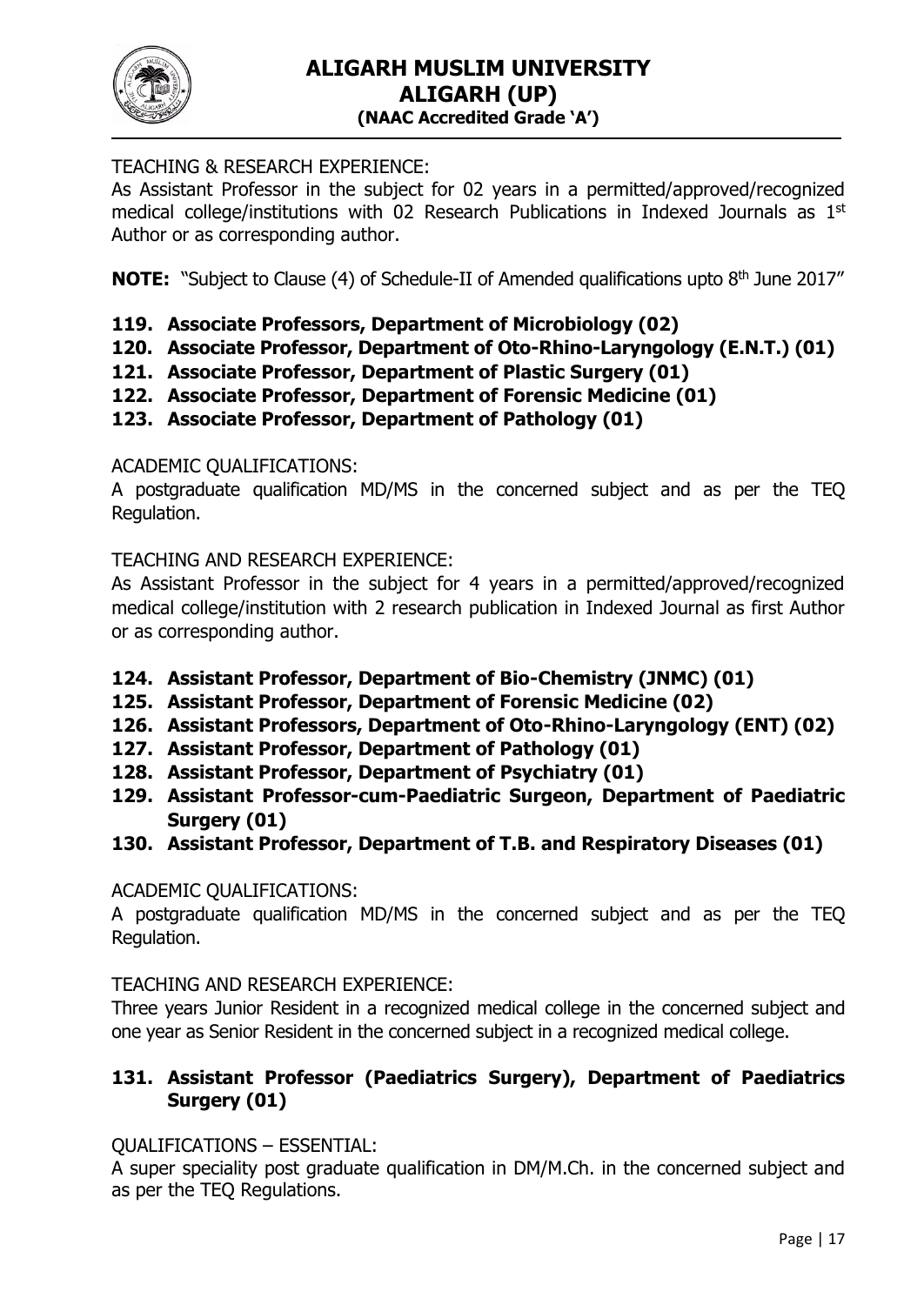

# **132. Assistant Professor in Radio Physics, Department of Radio Diagnosis (01)**

#### QUALIFICATIONS – ESSENTIAL:

M.Sc. in Physics with DRP (Diploma in Radiological Physics) from any recognized University.

OR

M.Sc. in Medical Physics from a recognized University with RSO Certification by AERB.

### **133. Assistant Professors in Endocrinology, Rajiv Gandhi Centre for Diabetes and Endocrinology (01)**

## **134. Assistant Professor in Gastroenterology, Department of Medicine (01)**

#### ACADEMIC QUALIFICATION:

A super speciality post graduate qualification DM/M.Ch. in the concerned subject as per the TEQ Regulation.

#### **DR. ZIAUDDIN AHMAD DENTAL COLLEGE:**

#### **135. Professor, Department of Oral &Maxillofacial Surgery (01)**

#### QUALIFICATION – ESSENTIAL:

A BDS Degree of an Indian University or an equivalent qualification with Post-Graduate qualification/Diplomat of National Board in the subject and with 5 years teaching experience as Reader. Shall have published atleast 2 papers as first author in his specialty in any national/international journal.

#### **FACULTY OF UNANI MEDICINE:**

#### **136. Associate Professor (Moalijat), Department of Ilaj Bit Tadbeer (01) 137. Associate Professor, Department of Kulliyat (01)**

ESSENTIAL QUALIFICATION:

- (i) A Bachelor degree in Unani Medicine from a University as recognized under the Act.
- (ii) A Post-graduate degree in the subject or speciality concerned included in the Schedules to the Act.

#### DESIRABLE:

- (i) Post-graduate teaching experience in the respective discipline.
- (ii) Original published papers or books on the concerned subject.
- (iii) Good knowledge of Arabic or Persian and English.

#### EXPERIENCE:

Teaching experience of five years in concerned subject or total five years research experience in regular service in Research Councils of Central Government or State Government or Union territory or University or National Institutions with not less than three papers published in journal.

Provision for allied subjects: In absence of the candidate of post-graduate qualification in the subject concerned as mentioned in column (2) of the table, the candidate of postgraduate qualification in the allied subjects as mentioned in column (3) of the table, shall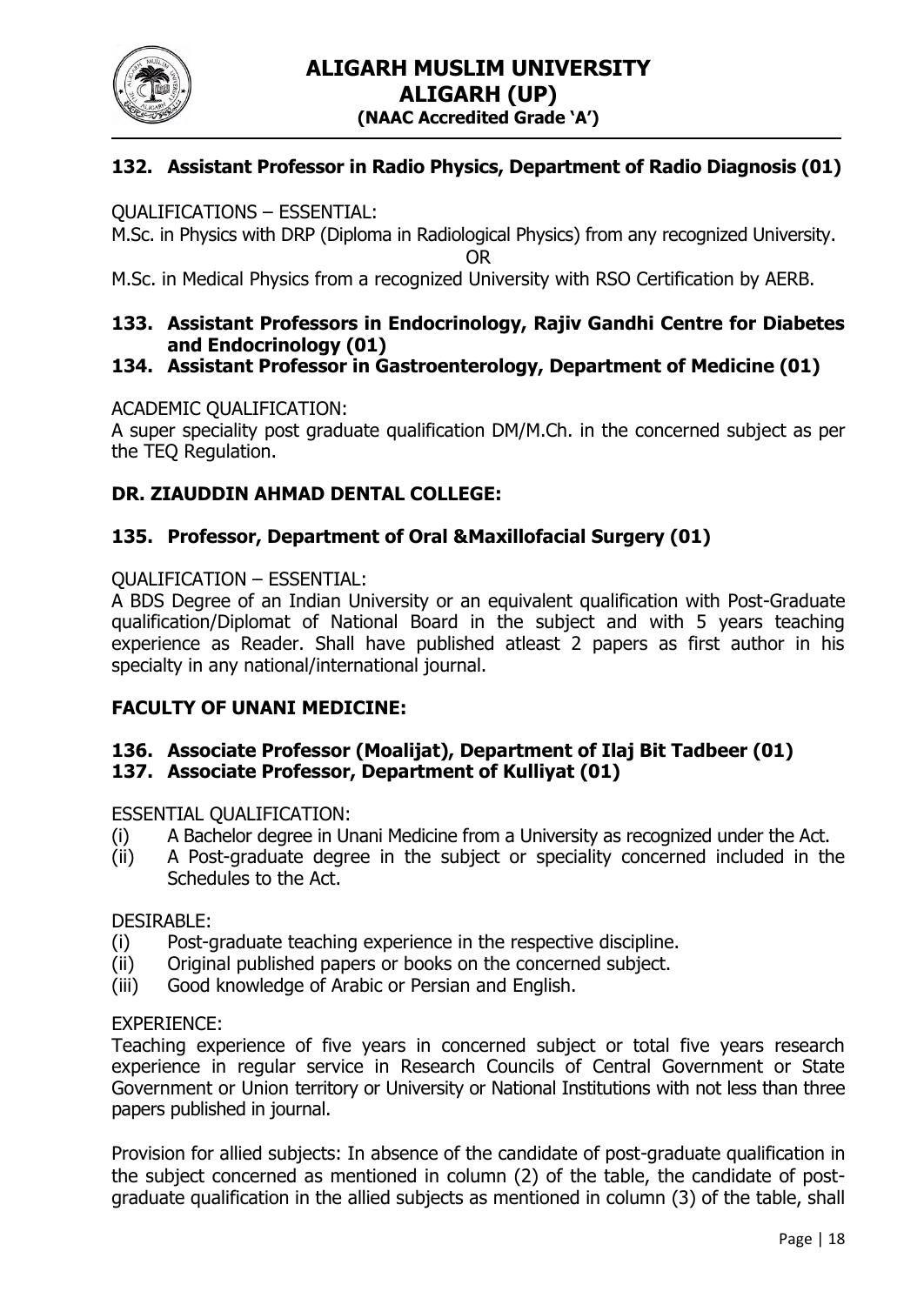

be considered eligible for the post of Lecturer or Assistant Professor, Reader or Associate Professor and Professor:

| S.No. | <b>Subject</b>                   | <b>Allied Subject</b>                 |
|-------|----------------------------------|---------------------------------------|
|       |                                  | [3]                                   |
|       | Tashreehul Badan                 | Ilmul Jarahat or Kulliyate Tib        |
| 2.    | Munafeul Aza                     | Kulliyate Tib                         |
| 3.    | Saidla                           | Ilmul Advia                           |
| 4.    | Mahiyatul Amraz                  | Moalijat or Kulliyate Tib             |
| 5.    | Ilaj bit Tadbeer                 | Moalijat or Tahafuzi wa Samaji Tib    |
| 6.    | Amraze Jild                      | Moalijat                              |
| 7.    | Amraz-e Uzn, Anf, Halaq wa Asnan | Ilmul Jarahat or Moalijat             |
| 8.    | Amraze Ain                       | Ilmul Jarahat or Moalijat             |
| 9.    | Ilmul Atfal                      | Moalijat or Agabalat wa Amraze Niswan |

The applicable Note 1 to 5 as indicated in the PG Regulations under Clause 19 of the Gazette of India notification No. 11-77/2016-Unani (PG Regl.) dated 07.11.2016 shall also apply:

- Note 1: The provision of allied subjects may be allowed for five years from the date of publication of these regulations.
- Note 2: The teacher(s) who had been considered eligible in the past on the basis of the Indian Medicine Central Council (Post-Graduate Education) Regulations, 1979 and the Indian Medicine Central Council (Post-graduate Unani Education) Regulations, 2007, shall not be considered ineligible after publication of these regulations.
- Note 3: Teachers who are working in recognized Unani medical colleges and appointed prior to year 2007 shall be eligible for appointment or promotion for post of Professor, Reader and Lecturer in the respective discipline without post-graduate qualification.
- Note 4: For appointment or promotion to the post of Professor and Reader in the respective disciplines, the non-postgraduate Lecturer and Reader shall have minimum thirteen years, and eight years of teaching experience respectively. Provided that this provision shall continue for five years from the date of publication of this notification in official Gazette.
- Note 5: The research experience of regular Doctor of Philosophy (Ph.D.) holder may be considered equivalent to one-year teaching experience.

# **138. Assistant Professor, Department of Amraz-e-Jild-wa-Zohrawiya (01)**

**139. Assistant Professor, Department of Amraz-e-Niswan-wa-Atfal (01)**

**140. Assistant Professor, Department of Tashreeh-wa-Munafeul Aza (01)**

ESSENTIAL QUALIFICATION:

- (i) A Bachelor degree in Unani Medicine from a University as recognized under the Act.
- (ii) A Post-graduate degree in the subject or speciality concerned included in the Schedules to the Act.

## DESIRABLE:

- (i) Post-graduate teaching experience in the respective discipline.
- (ii) Original published papers or books on the concerned subject.
- (iii) Good knowledge of Arabic or Persian and English.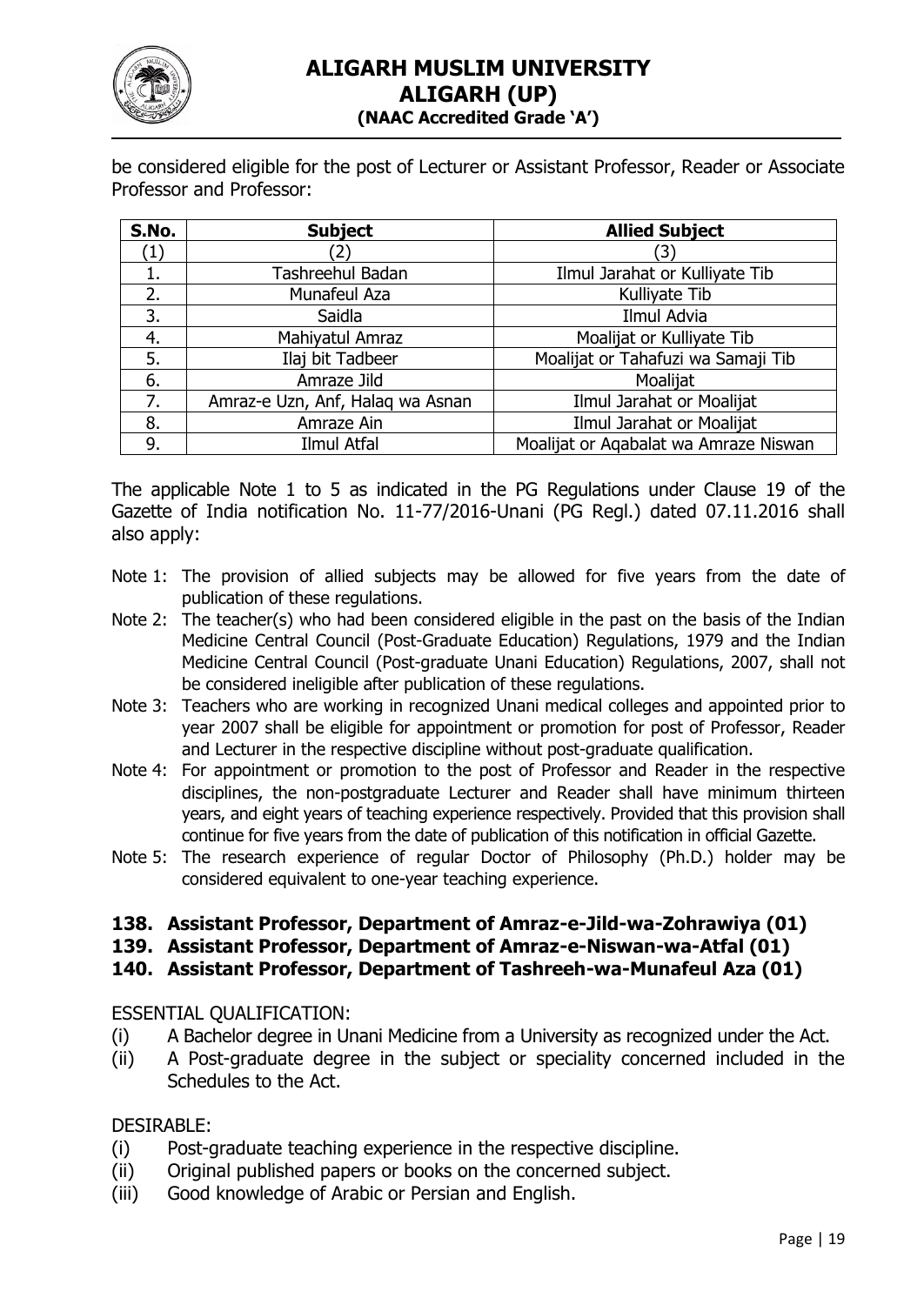

EXPERIENCE:

For the post of Assistant Professor or Lecturer at the time of first appointment, the age shall not exceed forty-five years and no teaching or research experience is required.

Provision for allied subjects: In absence of the candidate of post-graduate qualification in the subject concerned as mentioned in column (2) of the table, the candidate of postgraduate qualification in the allied subjects as mentioned in column (3) of the table, shall be considered eligible for the post of Lecturer or Assistant Professor, Reader or Associate Professor and Professor:

| S.No.            | <b>Subject</b>                   | <b>Allied Subject</b>                 |
|------------------|----------------------------------|---------------------------------------|
| $\left(1\right)$ |                                  | (3)                                   |
| 1.               | Tashreehul Badan                 | Ilmul Jarahat or Kulliyate Tib        |
| 2.               | Munafeul Aza                     | Kulliyate Tib                         |
| 3.               | Saidla                           | Ilmul Advia                           |
| 4.               | Mahiyatul Amraz                  | Moalijat or Kulliyate Tib             |
| 5.               | Ilaj bit Tadbeer                 | Moalijat or Tahafuzi wa Samaji Tib    |
| 6.               | Amraze Jild                      | Moalijat                              |
| 7.               | Amraz-e Uzn, Anf, Halaq wa Asnan | Ilmul Jarahat or Moalijat             |
| 8.               | Amraze Ain                       | Ilmul Jarahat or Moalijat             |
| 9.               | Ilmul Atfal                      | Moalijat or Aqabalat wa Amraze Niswan |

The applicable Note 1 to 5 as indicated in the PG Regulations under Clause 19 of the Gazette of India notification No. 11-77/2016-Unani (PG Regl.) dated 07.11.2016 shall also apply:

- Note 1: The provision of allied subjects may be allowed for five years from the date of publication of these regulations.
- Note 2: The teacher(s) who had been considered eligible in the past on the basis of the Indian Medicine Central Council (Post-Graduate Education) Regulations, 1979 and the Indian Medicine Central Council (Post-graduate Unani Education) Regulations, 2007, shall not be considered ineligible after publication of these regulations.
- Note 3: Teachers who are working in recognized Unani medical colleges and appointed prior to year 2007 shall be eligible for appointment or promotion for post of Professor,Reader and Lecturer in the respective discipline without post-graduate qualification.
- Note 4: For appointment or promotion to the post of Professor and Reader in the respective disciplines, the non-postgraduate Lecturer and Reader shall have minimum thirteen years, and eight years of teaching experience respectively. Provided that this provision shall continue for five years from the date of publication of this notification in official Gazette.
- Note 5: The research experience of regular Doctor of Philosophy (Ph.D.) holder may be considered equivalent to one-year teaching experience.

## **141. Assistant Professor (General Surgery), Department of Jarahat (A.K. Tibiya College) (01)**

#### ACADEMIC QUALIFICATIONS:

A postgraduate qualification MD/MS in the concerned subject and as per the TEQ Regulation.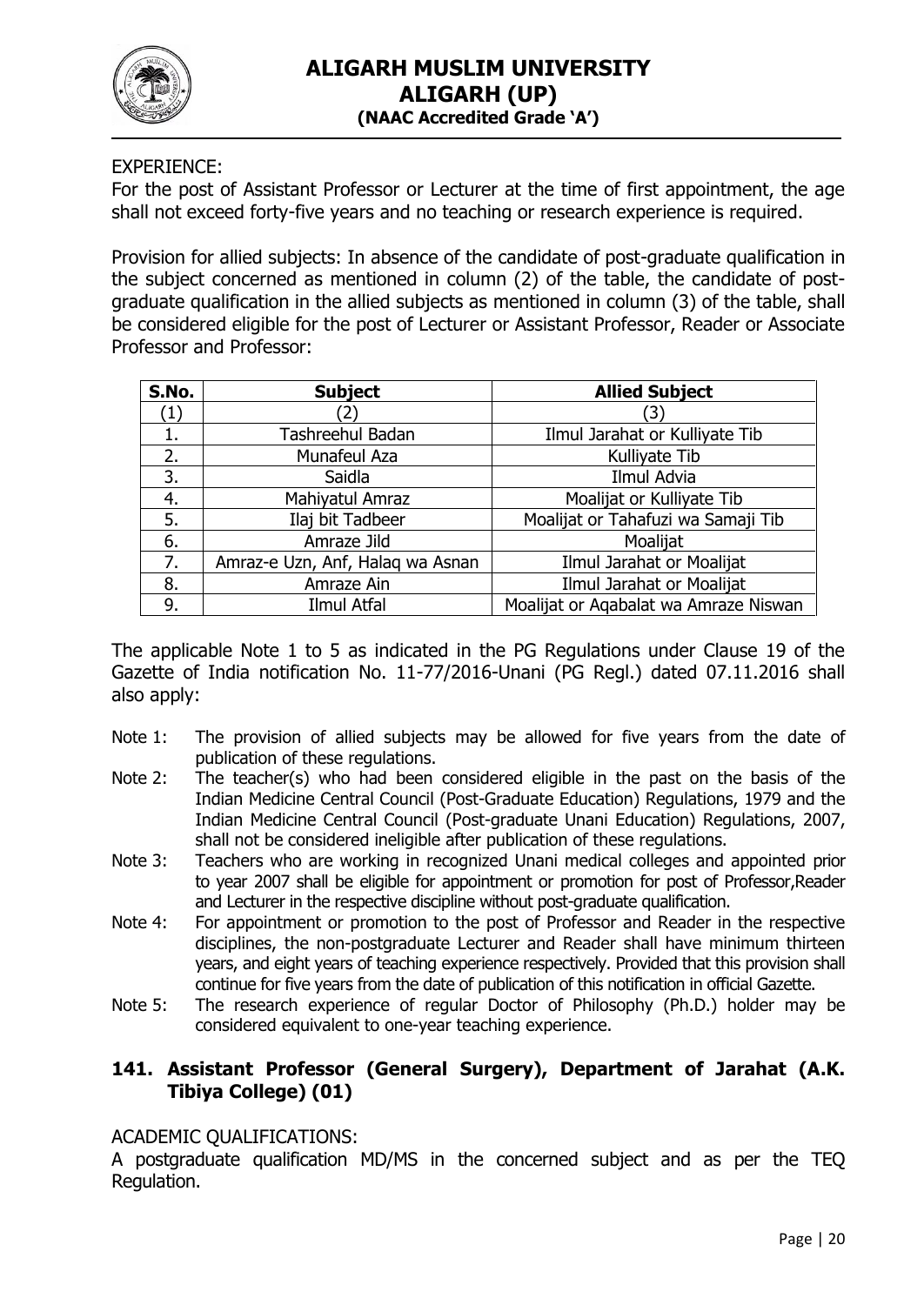

TEACHING AND RESEARCH EXPERIENCE:

Three years Junior Resident in a recognized medical college in the concerned subject and one year as Senior Resident in the concerned subject in a recognized medical college.

#### **\*\*\*\*\*\*\*\*\*\*\***

# **Teaching posts reserved under Persons with Disabilities (PwD) category in accordance with the Office Memo vide D.No. (C)/1612 dated 25.06.2019**

Applications on the prescribed form are also invited for the following **PwD TEACHING POSTS:**

## **FACULTIES OF ARTS/SOCIAL SCIENCES/INTERNATIONAL STUDIES:**

- **142. Professor of Archaeology & Ancient History, Department of History (01) (Reserved for VH category)**
- **143. Professor of Chinese, Department of Foreign Languages (01) (Reserved for 'e' category)**
- **144. Professor, Department of Social Works (01) (Reserved for OH category)**
- **145. Professor, Department of Urdu (01) (Reserved for VH category)**

ELIGIBILITY (A OR B):

## **(A)**

- (i) An eminent scholar having a Ph.D. degree in the concerned/allied/relevant discipline, and published work of high quality, actively engaged in research with evidence of published work with, a minimum of 10 research publications in the peer-reviewed or UGC-listed journals and a total research score of 120 as per the criteria given in Appendix II.
- (ii) A minimum of ten years of teaching experience in university/college as Assistant Professor/Associate Professor/Professor, and/or research experience at equivalent level at the University/National Level Institutions with evidence of having successfully guided doctoral candidate.

## **OR (B)**

An outstanding professional, having a Ph.D. degree in the relevant/allied/applied disciplines, from any academic institutions (not included in A above)/industry, who has made significant contribution to the knowledge in the concerned/allied/ relevant discipline, supported by documentary evidence provided he/she has ten years' experience.

- **146. Associate Professor, Department of Arabic (01) (Reserved for 'e' category)**
- **147. Associate Professor, Department of Education (01) (Reserved for VH category)**
- **148. Associate Professor, Department of Sanskrit (01) (Reserved for OH category)**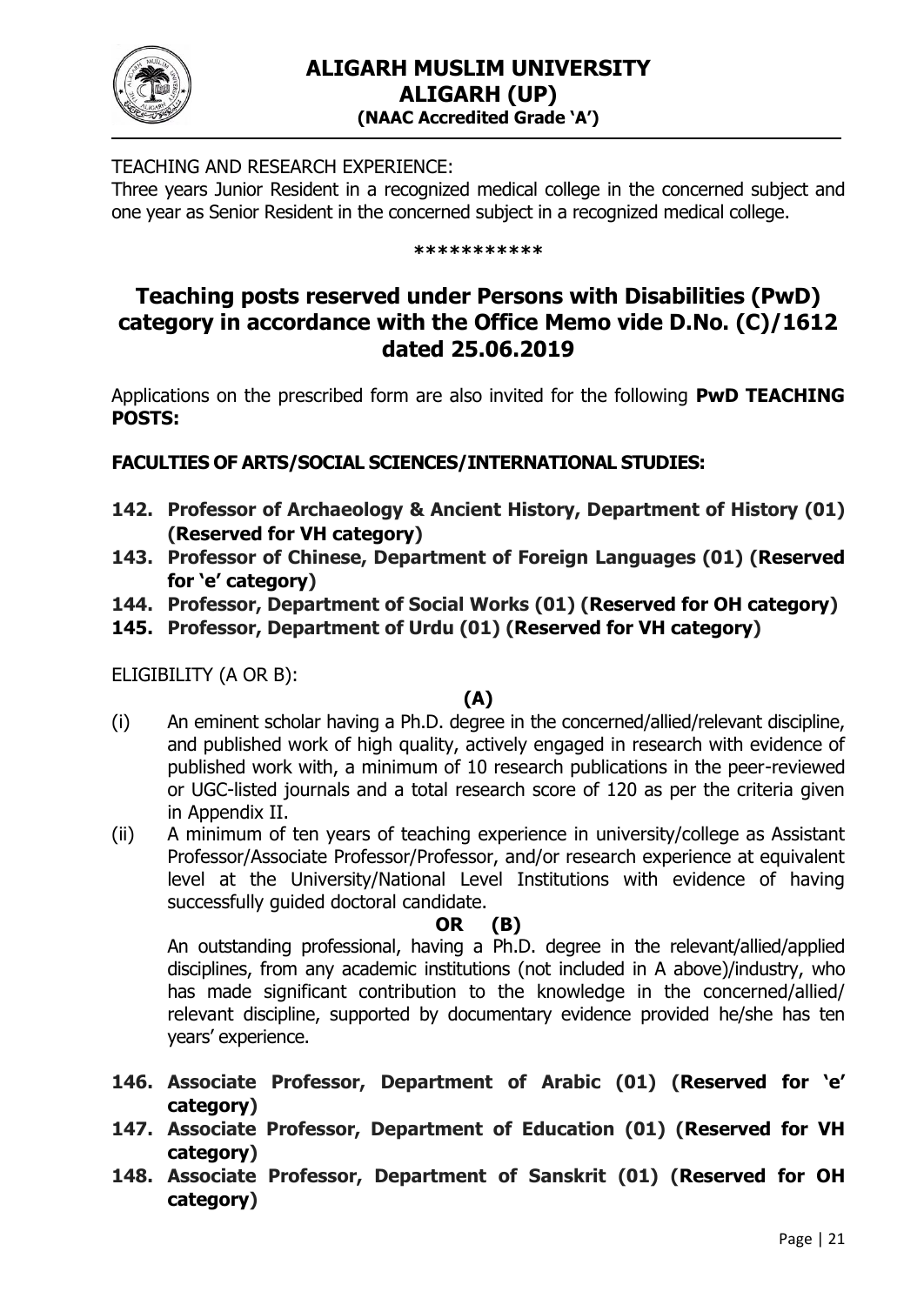

### **149. Associate Professor, Department of Shia Theology (01) (Reserved for VH category)**

#### ELIGIBILITY:

- (i) A good academic record, with a Ph.D. Degree in the concerned/allied/relevant disciplines.
- (ii) A Master's Degree with at least 55% marks (or an equivalent grade in a pointscale, wherever the grading system is followed).
- (iii) A minimum of eight years of experience of teaching and/or research in an academic/research position equivalent to that of Assistant Professor in a University, College or Accredited Research Institution/industry with a minimum of seven publications in the peer-reviewed or UGC-listed journals and a total research score of Seventy five (75) as per the criteria given in Appendix II.
- NOTE: A relaxation of 5% shall be allowed at the Bachelor's as well as at the Master's level for the candidates belonging to Scheduled Caste/Scheduled Tribe/Other Backward Class (Non-Creamy Layer)/Differently-Abled ((a) Blindness and low vision; (b) Deaf and Hard Hearing; (c) Locomotor disability including cerebral palsy, leprosy cured, dwarfism, acid attack victims and muscular dystrophy; (d) Autism, intellectual disability, specific learning disability and mental illness; (e) Multiple disabilities from amongst persons under (a) to (d) including deaf-blindness) for the purpose of eligibility and assessing Good Academic Record for direct recruitment. The eligibility marks of 55% marks (or an equivalent grade in a point scale wherever grading system is followed) and the relaxation of 5% to the categories mentioned above are permissible, based only on the qualifying marks without including any grace mark procedures.

#### **150. Assistant Professor, Department of Psychology (01) (Reserved for VH category)**

#### ELIGIBILITY A OR B:

#### **(A)**

- (i) A Master's degree with 55% marks (or an equivalent grade in a point-scale wherever the grading system is followed) in a concerned/relevant/allied subject from an Indian University, or an equivalent degree from an accredited foreign university.
- (ii) Besides fulfilling the above qualifications, the candidate must have cleared the National Eligibility Test (NET) conducted by the UGC or the CSIR, or a similar test accredited by the UGC, like SLET/SET or who are or have been awarded a Ph.D. Degree in accordance with the University Grants Commission (Minimum Standards and Procedure for Award of M.Phil./Ph.D. Degree) Regulations, 2009 or 2016 and their amendments from time to time as the case may be, are exempted from NET/SLET/SET:

Provided, the candidates registered for the Ph.D. programme prior to July 11, 2009, shall be governed by the provisions of the then existing Ordinances/Bye-laws/Regulations of the Institution awarding the degree and such Ph.D. candidates shall be exempted from the requirement of NET/SLET/SET for recruitment and appointment of Assistant Professor or equivalent positions in the University subject to the fulfillment of the following conditions:

- (a) The Ph.D. degree of the candidate has been awarded in a regular mode;
- (b) The Ph.D. thesis has been evaluated by at least two external examiners;
- (c) An open Ph.D. viva voce of the candidate has been conducted;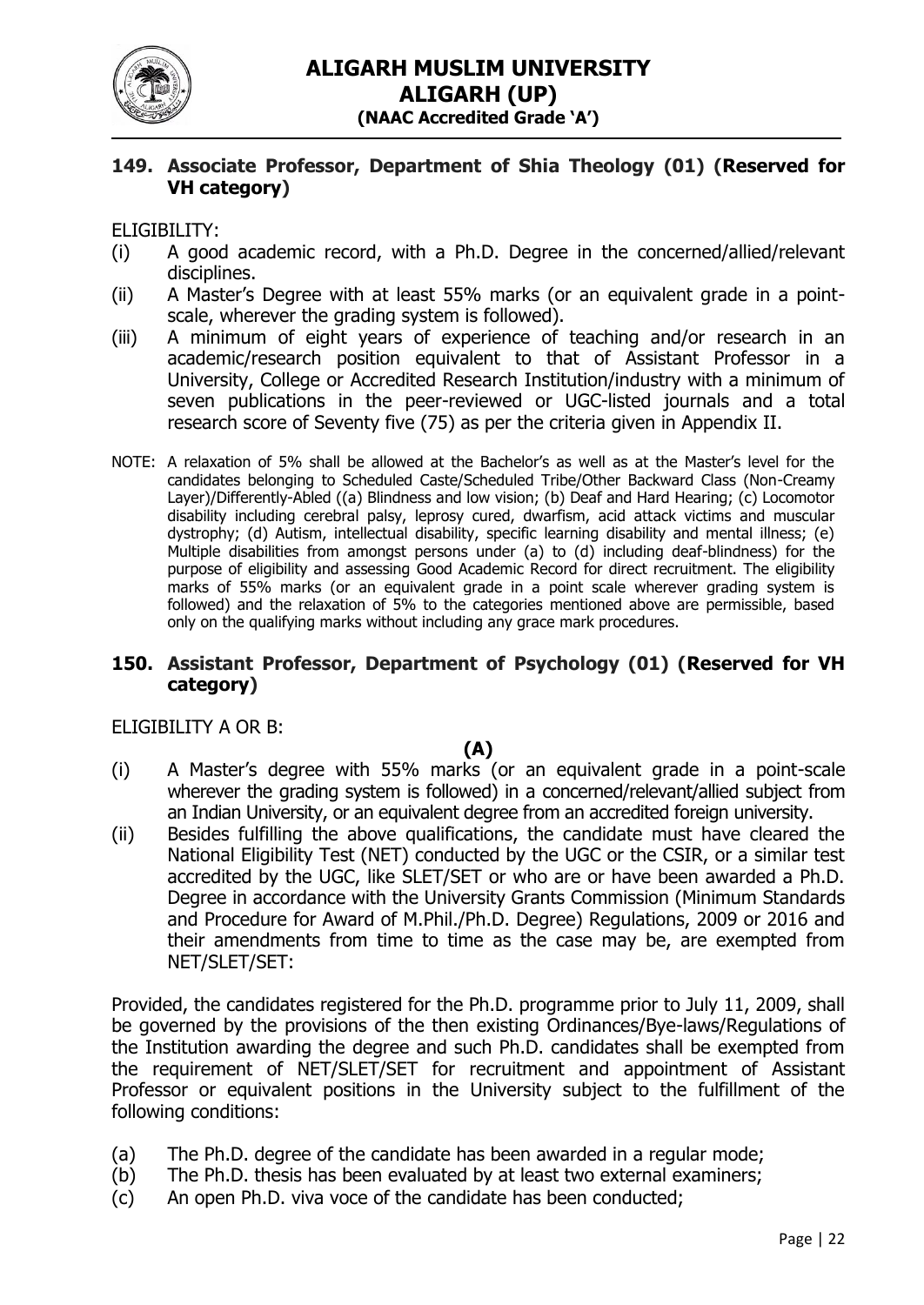

- (d) The Candidate has published two research papers from his/her Ph.D. work, out of which at least one is in a refereed journal;
- (e) The candidate has presented at least two papers based on his/her Ph.D. work in conferences/seminars sponsored/funded/supported by the UGC/ICSSR/CSIR or any similar agency.

The fulfillment of above conditions is to be certified by the Registrar/Controller of Examinations of the University.

NOTE: NET/SLET/SET shall also not be a requirement for such Masters Programmes in disciplines for which NET/SLET/SET is not conducted by the UGC, CSIR or similar test accredited by the UGC, like SLET/SET.

# **OR (B)**

The Ph.D. degree has been obtained from a foreign university/institution with a ranking among top 500 in the World University Ranking (at any time) by any one of the following: (i) Quacquarelli Symonds (QS) (ii) the Times Higher Education (THE) or (iii) the Academic Ranking of World Universities (ARWU) of the Shanghai Jiao Tong University (Shanghai).

- NOTE: A relaxation of 5% shall be allowed at the Bachelor's as well as at the Master's level for the candidates belonging to Scheduled Caste/Scheduled Tribe/Other Backward Class (Non-Creamy Layer)/Differently-Abled ((a) Blindness and low vision; (b) Deaf and Hard Hearing; (c) Locomotor disability including cerebral palsy, leprosy cured, dwarfism, acid attack victims and muscular dystrophy; (d) Autism, intellectual disability, specific learning disability and mental illness; (e) Multiple disabilities from amongst persons under (a) to (d) including deaf-blindness) for the purpose of eligibility and assessing Good Academic Record for direct recruitment. The eligibility marks of 55% marks (or an equivalent grade in a point scale wherever grading system is followed) and the relaxation of 5% to the categories mentioned above are permissible, based only on the qualifying marks without including any grace mark procedures.
- **NOTE: At present, University is inviting all eligible candidates for interview for the post of Assistant Professor vide OM D.No. 1093/SC (T) dated 08.09.2018. If the number of candidates for any vacancy become unmanageable in the opinion of the Vice Chancellor, then the University may use shortlisting criteria as prescribed in the Ordinances. For this purpose, if required, there will be a Committee of Dean, Chairperson of the concerned Department and one Nominee of the Vice Chancellor.**  (The Academic score as specified in **Appendix I** shall be considered for short-listing of the candidates for interview only, and the selections shall be based only on the performance in the interview).

## **FACULTIES OF LIFE SCIENCES/SCIENCE:**

- **151. Professor, Department of Geography [(01) (Reserved for 'e' category)]**
- **152. Professor, Department of Bio-Chemistry (Life Science), [(01) (Reserved for VH under sub-category A)]**

ELIGIBILITY (A OR B):

## **(A)**

(i) An eminent scholar having a Ph.D. degree in the concerned/ allied/relevant discipline, and published work of high quality, actively engaged in research with evidence of published work with, a minimum of 10 research publications in the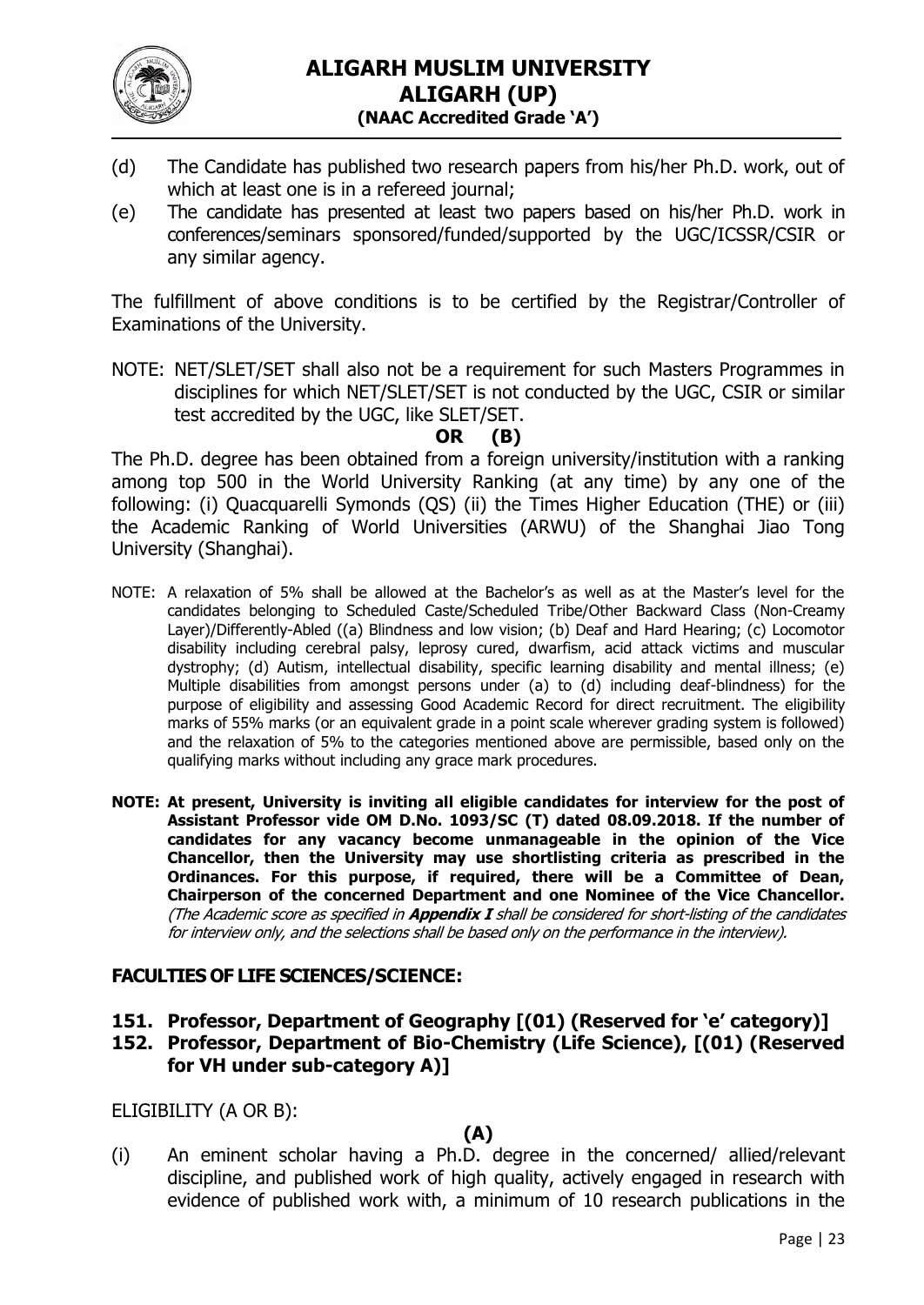

peer-reviewed or UGC-listed journals and a total research score of 120 as per the criteria given in Appendix II, Table 2.

(ii) A minimum of ten years of teaching experience in university/college as Assistant Professor/Associate Professor/Professor, and/or research experience at equivalent level at the University/National Level Institutions with evidence of having successfully guided doctoral candidate.

# **OR (B)**

An outstanding professional, having a Ph.D. degree in the relevant/allied/applied disciplines, from any academic institutions (not included in A above)/industry, who has made significant contribution to the knowledge in the concerned/allied/relevant discipline, supported by documentary evidence provided he/she has ten years' experience.

- **153. Associate Professor of Biodiversity & Environment Studies, Department of Wild Life Sciences [(01) (XII Plan) (Reserved for VH under subcategory A)]**
- **154. Associate Professor, Department of Chemistry [(01) (Reserved for OH under sub-category C)]**

ELIGIBILITY:

- (i) A good academic record, with a Ph.D. Degree in the concerned/allied/relevant disciplines.
- (ii) A Master's Degree with at least 55% marks (or an equivalent grade in a pointscale, wherever the grading system is followed).
- (iii) A minimum of eight years of experience of teaching and/or research in an academic/research position equivalent to that of Assistant Professor in a University, College or Accredited Research Institution/industry with a minimum of seven publications in the peer-reviewed or UGC-listed journals and a total research score of Seventy five (75) as per the criteria given in Appendix II.
- NOTE: A relaxation of 5% shall be allowed at the Bachelor's as well as at the Master's level for the candidates belonging to Scheduled Caste/Scheduled Tribe/Other Backward Class (Non-Creamy Layer)/Differently-Abled ((a) Blindness and low vision; (b) Deaf and Hard Hearing; (c) Locomotor disability including cerebral palsy, leprosy cured, dwarfism, acid attack victims and muscular dystrophy; (d) Autism, intellectual disability, specific learning disability and mental illness; (e) Multiple disabilities from amongst persons under (a) to (d) including deaf-blindness) for the purpose of eligibility and assessing Good Academic Record for direct recruitment. The eligibility marks of 55% marks (or an equivalent grade in a point scale wherever grading system is followed) and the relaxation of 5% to the categories mentioned above are permissible, based only on the qualifying marks without including any grace mark procedures.

# **FACULTY OF ENGINEERING AND TECHNOLOGY:**

- **155. Associate Professor, Department of Applied Chemistry [(01) (Reserved for 'e' category)]**
- **156. Associate Professor, Department of Applied Physics [(01) (Reserved for VH under sub-category A)]**

ELIGIBILITY:

(i) A good academic record, with a Ph.D. Degree in the concerned/allied/relevant disciplines.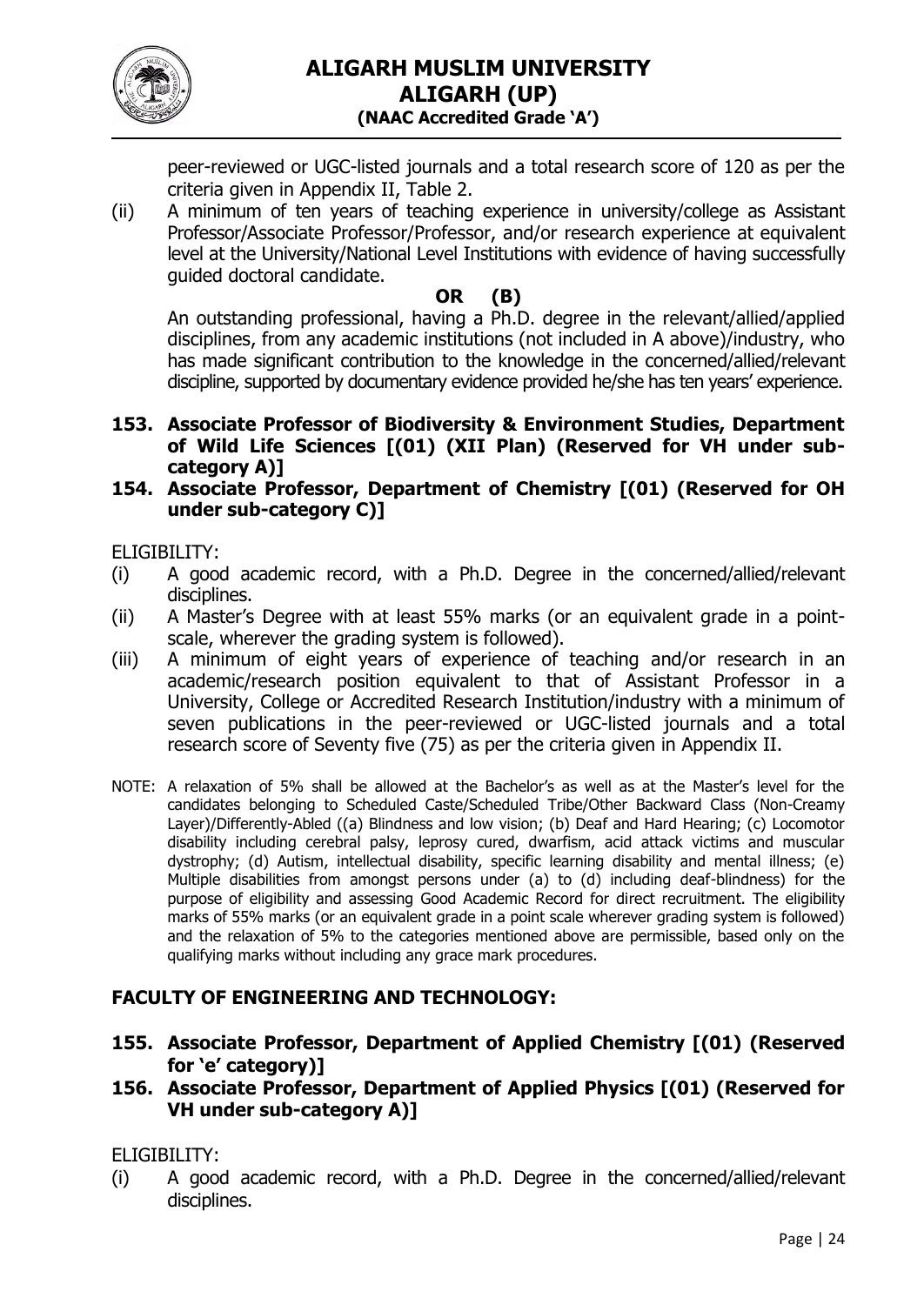

- (ii) A Master's Degree with at least 55% marks (or an equivalent grade in a pointscale, wherever the grading system is followed).
- (iii) A minimum of eight years of experience of teaching and/or research in an academic/research position equivalent to that of Assistant Professor in a University, College or Accredited Research Institution/industry with a minimum of seven publications in the peer-reviewed or UGC-listed journals and a total research score of Seventy five (75) as per the criteria given in Appendix II.
- NOTE: A relaxation of 5% shall be allowed at the Bachelor's as well as at the Master's level for the candidates belonging to Scheduled Caste/Scheduled Tribe/Other Backward Class (Non-Creamy Layer)/Differently-Abled ((a) Blindness and low vision; (b) Deaf and Hard Hearing; (c) Locomotor disability including cerebral palsy, leprosy cured, dwarfism, acid attack victims and muscular dystrophy; (d) Autism, intellectual disability, specific learning disability and mental illness; (e) Multiple disabilities from amongst persons under (a) to (d) including deaf-blindness) for the purpose of eligibility and assessing Good Academic Record for direct recruitment. The eligibility marks of 55% marks (or an equivalent grade in a point scale wherever grading system is followed) and the relaxation of 5% to the categories mentioned above are permissible, based only on the qualifying marks without including any grace mark procedures.
- **157. Associate Professor, Department of Mechanical Engineering [(01) (Reserved for 'e' category)]**

# **158. Associate Professor, Department of Petroleum Studies [(01) (Reserved for 'e' category)]**

## QUALIFICATIONS:

a. Ph.D. degree in the relevant field and First Class or equivalent at either Bachelor's or Master's level in the relevant branch

#### AND

b. At least total 6 research publications in SCI journals**/**UGC**/**AICTE approved list of journals.

### AND

- c. Minimum of 8 years of experience in teaching/research/industry out of which at least 2 years shall be Post Ph.D. experience.
- NOTE: A relaxation of 5% shall be allowed at the Bachelor's as well as at the Master's level for the candidates belonging to Scheduled Caste/Scheduled Tribe/Other Backward Class (Non-Creamy Layer)/Differently-Abled ((a) Blindness and low vision; (b) Deaf and Hard Hearing; (c) Locomotor disability including cerebral palsy, leprosy cured, dwarfism, acid attack victims and muscular dystrophy; (d) Autism, intellectual disability, specific learning disability and mental illness; (e) Multiple disabilities from amongst persons under (a) to (d) including deaf-blindness) for the purpose of eligibility and assessing Good Academic Record for direct recruitment. The eligibility marks of 55% marks (or an equivalent grade in a point scale wherever grading system is followed) and the relaxation of 5% to the categories mentioned above are permissible, based only on the qualifying marks without including any grace mark procedures.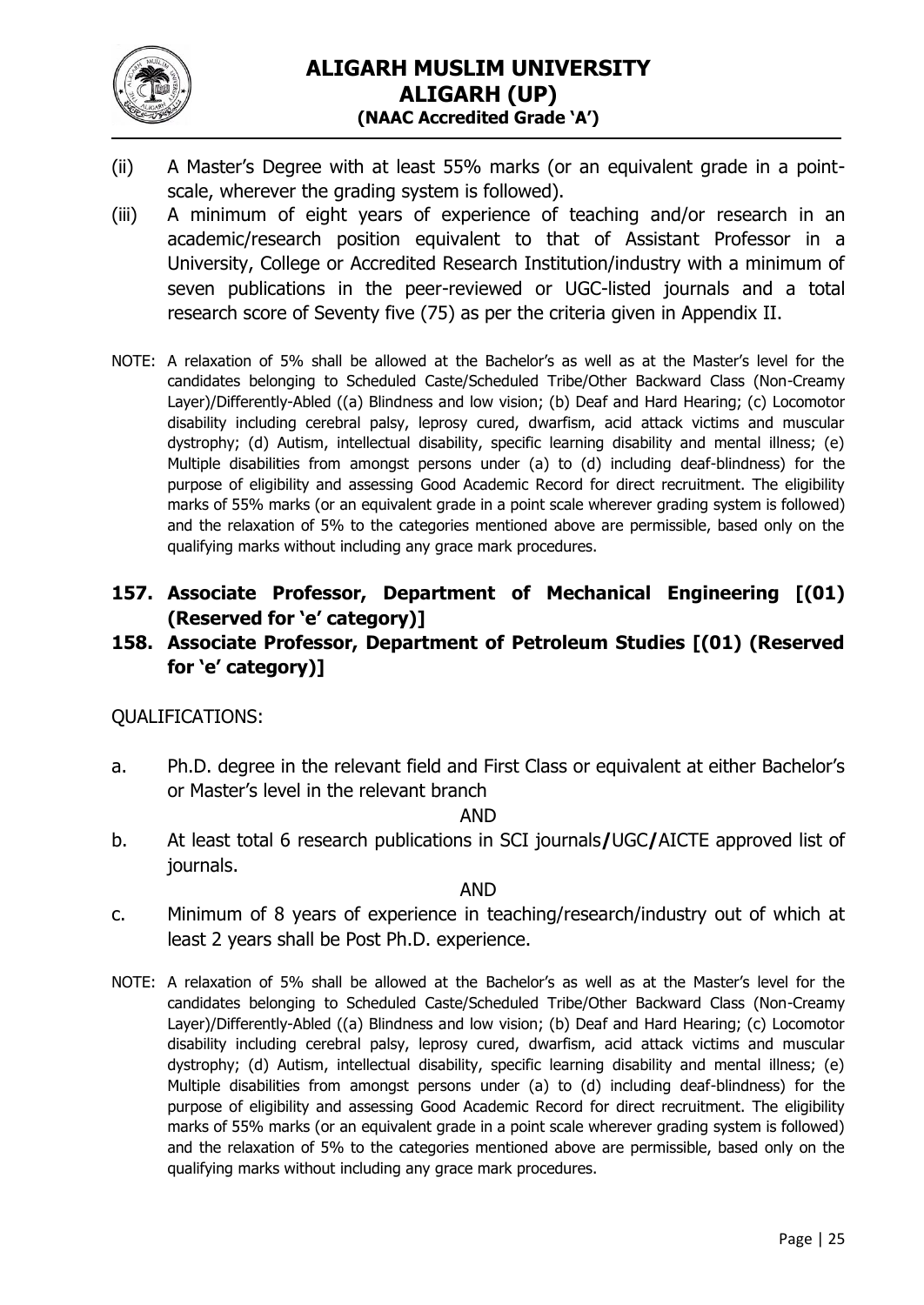

- **159. Assistant Professor, Department of Computer Engineering [(01) (Reserved for VH under sub-category A)]**
- **160. Assistant Professor, Electrical Engineering Section, University Polytechnic [(01) (Reserved for 'e' category)]**
- **161. Assistant Professor, Department of Electronics Engineering [(01) (Reserved for 'e' category)]**

QUALIFICATIONS: B.E./B.Tech./B.S. and M.E./M.Tech./M.S. or Integrated M.Tech. in relevant branch with first class or equivalent in any one of the degrees.

## **162. Assistant Professor, Department of Architecture [(01) (Reserved for 'e' category)]**

QUALIFICATIONS: As per qualification of the Architecture Council/AICTE/Approved by the University Bodies, as applicable.

## **163. Assistant Professor in Costume Designing and Dress Making, Women's Polytechnic [(01) (Reserved for VH under sub-category A)]**

QUALIFICATIONS: As per AICTE Norms.

## **164. Assistant Professor of Physics, Applied Science & Humanities Section, University Polytechnic [(01) (Reserved for OH under sub-category C)]**

ELIGIBILITY A OR B:

#### **(A)**

- (i) A Master's degree with 55% marks (or an equivalent grade in a point-scale wherever the grading system is followed) in a concerned/relevant/allied subject from an Indian University, or an equivalent degree from an accredited foreign university.
- (ii) Besides fulfilling the above qualifications, the candidate must have cleared the National Eligibility Test (NET) conducted by the UGC or the CSIR, or a similar test accredited by the UGC, like SLET/SET or who are or have been awarded a Ph.D. Degree in accordance with the University Grants Commission (Minimum Standards and Procedure for Award of M.Phil./Ph.D. Degree) Regulations, 2009 or 2016 and their amendments from time to time as the case may be, are exempted from NET/SLET/SET:

Provided, the candidates registered for the Ph.D. programme prior to July 11, 2009, shall be governed by the provisions of the then existing Ordinances/Bye-laws/Regulations of the Institution awarding the degree and such Ph.D. candidates shall be exempted from the requirement of NET/SLET/SET for recruitment and appointment of Assistant Professor or equivalent positions in the University subject to the fulfillment of the following conditions:

- (a) The Ph.D. degree of the candidate has been awarded in a regular mode;
- (b) The Ph.D. thesis has been evaluated by at least two external examiners;
- (c) An open Ph.D. viva voce of the candidate has been conducted;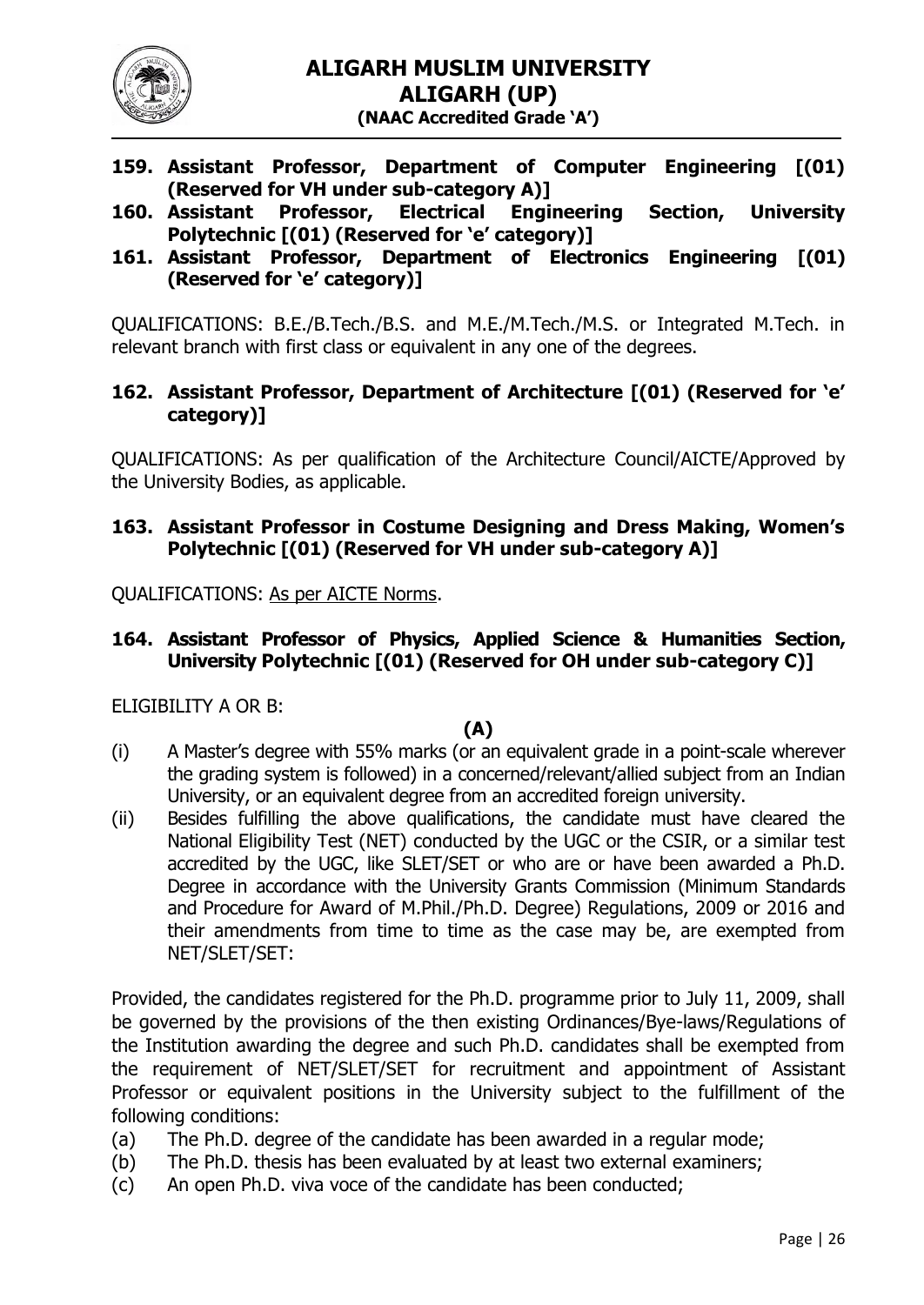

- (d) The Candidate has published two research papers from his/her Ph.D. work, out of which at least one is in a refereed journal;
- (e) The candidate has presented at least two papers based on his/her Ph.D. work in conferences/seminars sponsored/funded/supported by the UGC/ICSSR/CSIR or any similar agency.

The fulfillment of above conditions is to be certified by the Registrar/Controller of Examinations of the University.

NOTE: NET/SLET/SET shall also not be a requirement for such Masters Programmes in disciplines for which NET/SLET/SET is not conducted by the UGC, CSIR or similar test accredited by the UGC, like SLET/SET.

**OR (B)**

The Ph.D. degree has been obtained from a foreign university/institution with a ranking among top 500 in the World University Ranking (at any time) by any one of the following: (i) Quacquarelli Symonds (QS) (ii) the Times Higher Education (THE) or (iii) the Academic Ranking of World Universities (ARWU) of the Shanghai Jiao Tong University (Shanghai).

- NOTE: A relaxation of 5% shall be allowed at the Bachelor's as well as at the Master's level for the candidates belonging to Scheduled Caste/Scheduled Tribe/Other Backward Class (Non-Creamy Layer)/Differently-Abled ((a) Blindness and low vision; (b) Deaf and Hard Hearing; (c) Locomotor disability including cerebral palsy, leprosy cured, dwarfism, acid attack victims and muscular dystrophy; (d) Autism, intellectual disability, specific learning disability and mental illness; (e) Multiple disabilities from amongst persons under (a) to (d) including deaf-blindness) for the purpose of eligibility and assessing Good Academic Record for direct recruitment. The eligibility marks of 55% marks (or an equivalent grade in a point scale wherever grading system is followed) and the relaxation of 5% to the categories mentioned above are permissible, based only on the qualifying marks without including any grace mark procedures.
- **NOTE: At present, University is inviting all eligible candidates for interview for the post of Assistant Professor vide OM D.No. 1093/SC (T) dated 08.09.2018. If the number of candidates for any vacancy become unmanageable in the opinion of the Vice Chancellor, then the University may use shortlisting criteria as prescribed in the Ordinances. For this purpose, if required, there will be a Committee of Dean, Chairperson of the concerned Department and one Nominee of the Vice Chancellor.**  (The Academic score as specified in **Appendix I** shall be considered for short-listing of the candidates for interview only, and the selections shall be based only on the performance in the interview).

# **FACULTY OF MEDICINE:**

#### **165. Professor in Forensic Medicine, Department of Forensic Medicine [(01) (Reserved for OH under sub-category C)]**

QUALIFICATIONS – ESSENTIAL: A postgraduate qualification MD/MS in the concerned subject and as per the TEQ Regulation.

#### TEACHING & RESEARCH EXPERIENCE:

Associate Professor in the subject for 3 years in a permitted/approved/recognized medical college/institution with 4 research publications in Indexed Journal on Cumulative basis with minimum of 2 Research Publications during the tenure of Associate Professor as first Author or as corresponding author.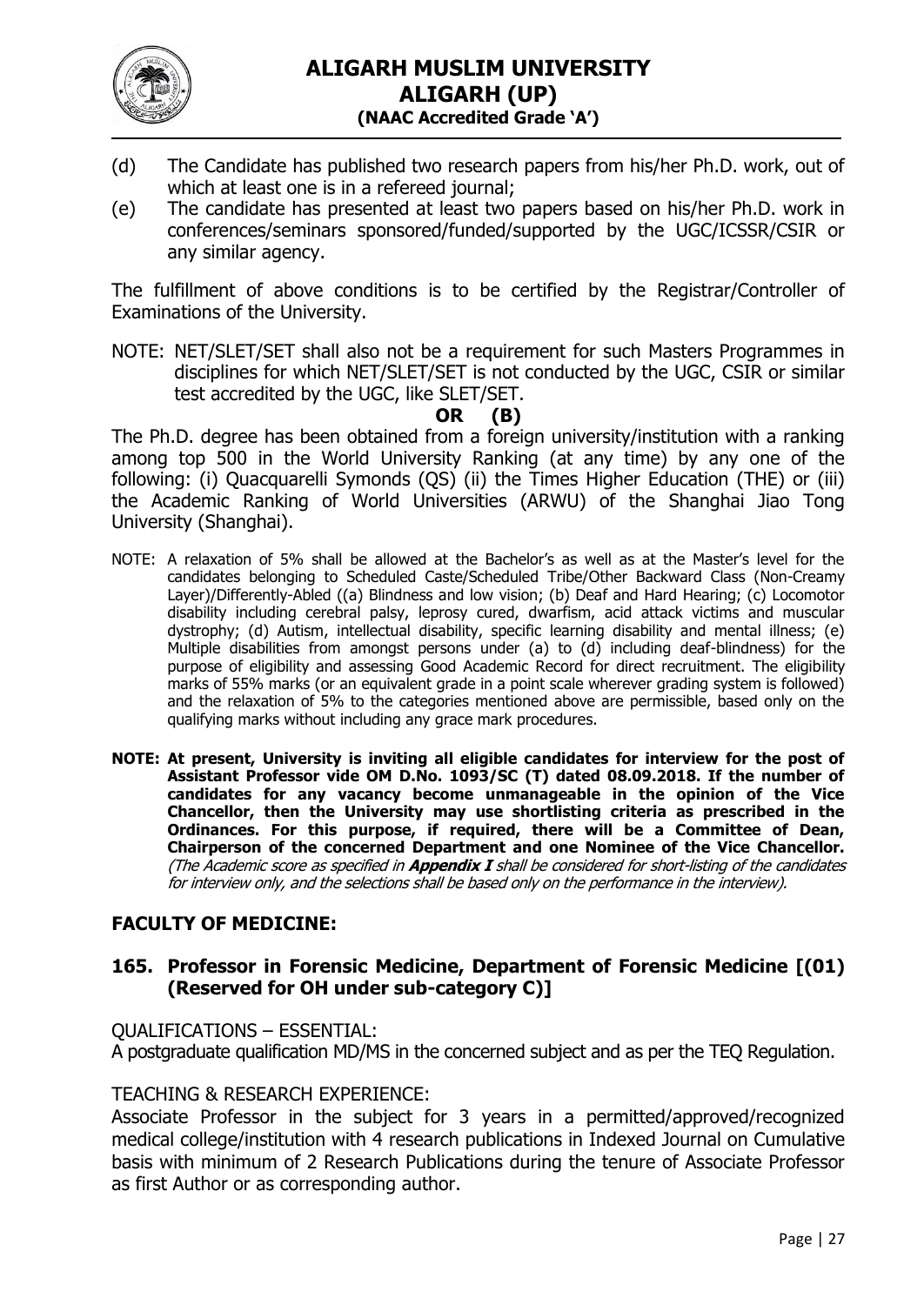

- **166. Associate Professor in Pathology, Department of Pathology [(01) (Reserved for 'e' category)]**
- **167. Associate Professor, Department of Pharmacology (Institute of Pharmacy) [(01) (XII Plan) (Reserved for VH under sub-category A)]**

ACADEMIC QUALIFICATIONS:

A postgraduate qualification MD/MS in the concerned subject and as per the TEQ Regulation.

TEACHING AND RESEARCH EXPERIENCE:

As Assistant Professor in the subject for 4 years in a permitted/approved/recognized medical college/institution with 2 research publication in Indexed Journal as first Author or as corresponding author.

- **168. Assistant Professor, Department of Paediatrics [(01) (Reserved for OH under sub-category C)]**
- **169. Assistant Professor, Department of Physiology [(01) (Reserved for OH under sub-category C)]**
- **170. Assistant Professor, Department of Psychiatry [(01) (Reserved for OH under sub-category C)]**
- **171. Assistant Professor, Department of Community Medicine [(01) (Reserved for OH under sub-category C)]**

ACADEMIC QUALIFICATIONS:

A postgraduate qualification MD/MS in the concerned subject and as per the TEQ Regulation.

TEACHING AND RESEARCH EXPERIENCE:

Three years Junior Resident in a recognized medical college in the concerned subject and one year as Senior Resident in the concerned subject in a recognized medical college.

# **172. Assistant Professor in Nephrology, Department of Medicine [(01) (Reserved for OH under sub-category C)]**

ACADEMIC QUALIFICATION:

A super speciality post graduate qualification DM/M.Ch. in the concerned subject as per the TEQ Regulation.

## **DR. ZIAUDDIN AHMAD DENTAL COLLEGE:**

**173. Assistant Professor, Department of Paediatric & Preventive Dentistry [(01) (Reserved for OH under sub-category C)]** 

QUALIFICATIONS – ESSENTIAL:

A recognized MDS Degree of an Indian University/Diplomat of National Board or an equivalent qualification.

\*\*\*\*\*\*\*\*\*\*\*\*\*\*\*\*\*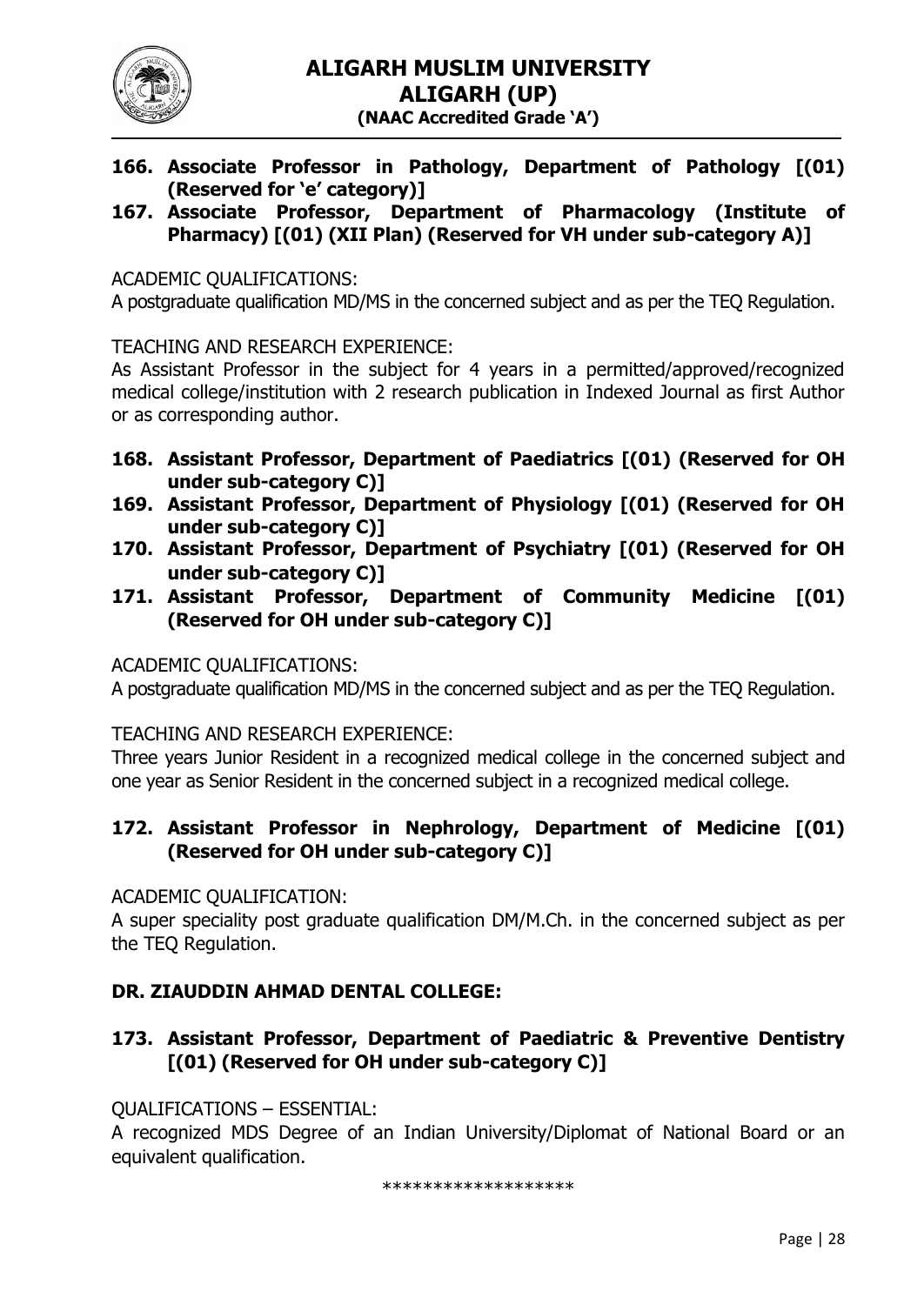

The Employment Form to the above posts may be downloaded from the following website:

#### **[www.amuregistrar.com/forms.html](http://www.amuregistrar.com/forms.html) (Please apply on Application Form FN-1)**

## **IMPORTANT NOTE:**

- 1. Persons downloading the Application Form from the Net are required to send a Cash receipt of Rs. 500/- issued by the State Bank of India, AMU Branch (05555), under the Head, "Employment Fee" in the Account No. 10612179068 or Demand Draft of Rs. 500/- payable to Finance Officer, AMU, Aligarh at State Bank of India, AMU Branch Aligarh (05555), along with the duly filled employment form complete in all respect. Complete application form procured in the above manner may either be delivered personally at the Reception Counter of Administrative Block or sent by post, superscribing on the top at the left side of the cover, the post applied for, advertisement number and date, to the Joint Registrar (Teaching), Selection Committee, Aligarh Muslim University, Aligarh – 202 002, so as to reach him by **30.07.2020**.
- 2. Applications received late or without necessary supporting documents, Degree/ Certificates/Mark Sheets and experience certificate not attested by the Head of the Department/Institution/Gazetted Officer/self-attestation shall be rejected summarily. The claim of the disability shall be examined by the Medical Board of the University for accessing variation in the disability before issuing appointment letter if selected.
- 3. **Persons applying against the posts mentioned at Serial No. 142-173 and are enclosing an authentic disability certificate with the application form in support of their Claim of Disability shall be exempted from payment of prescribed application Fee**.
- 4. A relaxation of 5% may be provided from 55% to 50% of the marks to the Ph.D. degree holders who have passed their Master's degree prior to 19<sup>th</sup> September 1991.
- 5. Relevant grade which is regarded as equivalent of 55% where the grading system is followed by recognized University shall also be considered eligible.
- 6. The eligibility of candidates will be determined as on the last date of submission of employment forms.
- 7. Ph.D. degrees, which are, pursued either full time or part time will be treated as degrees awarded through Regular Mode provided these are in conformity with the existing Statutes/Bylaws/Ordinances etc. of the degree awarding University. However, the Ph.D. acquired under distance mode is not permitted.
- 8. Candidates who have cleared state eligibility test (SLET/SET) prior to  $1<sup>st</sup>$  June 2002 are exempted from appearing in NET and are eligible to apply for Assistant Professor anywhere in India and candidates who qualified SET from 1<sup>st</sup> June 2002 onward can only apply for the post of Assistant Professor only in University/ College in the state from where they have cleared SET.
- 9. Selection against temporary post/vacancy shall not confer on the appointee any right of permanent appointment/regularization.